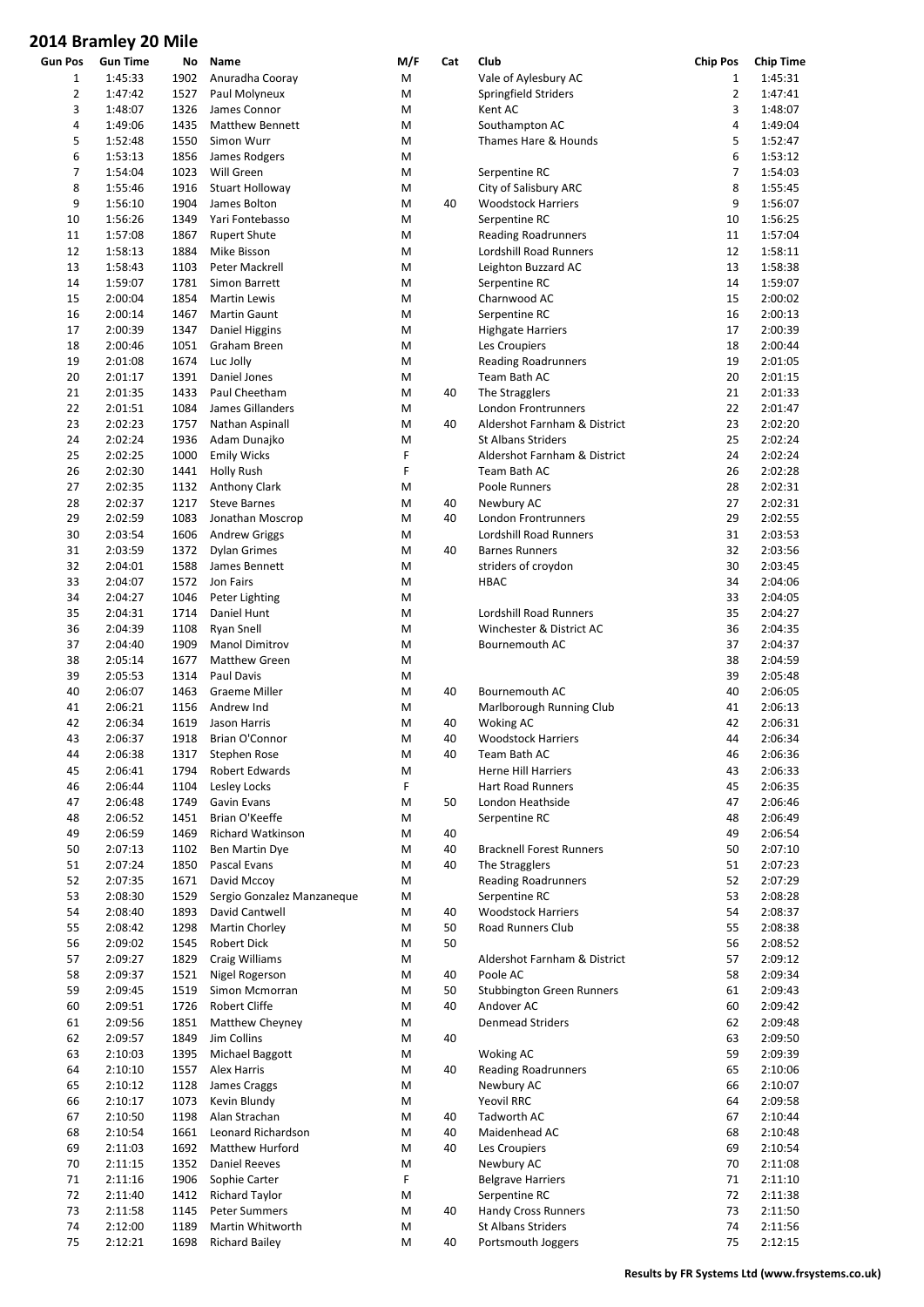|            | סווויו טג נאווווסוט דבט |      |                       |        |     |                                            |                 |                  |
|------------|-------------------------|------|-----------------------|--------|-----|--------------------------------------------|-----------------|------------------|
| Gun Pos    | <b>Gun Time</b>         | No   | Name                  | M/F    | Cat | Club                                       | <b>Chip Pos</b> | <b>Chip Time</b> |
| 76         | 2:12:38                 | 1752 | Sean Smith            | M      | 40  | Sandhurst Joggers                          | 77              | 2:12:33          |
| 77         | 2:12:46                 | 1924 | James Watson          | M      |     | <b>Taunton AC</b>                          | 76              | 2:12:32          |
| 78         | 2:12:56                 | 1371 | Paul Dennis           | M      |     | <b>Woking AC</b>                           | 79              | 2:12:52          |
| 79         | 2:13:07                 | 1501 | Jonni Suckling        | M      | 40  |                                            | 78              | 2:12:43          |
| 80         | 2:13:29                 | 1069 | Lance Nortcliff       | M      | 40  | <b>Reading Roadrunners</b>                 | 80              | 2:13:05          |
| 81         | 2:13:44                 | 1143 | John Melbourne        | M      |     | <b>Tadworth AC</b>                         | 81              | 2:13:38          |
| 82         | 2:14:25                 | 1320 | Gavin Rennie          | M      | 40  | <b>Reading Roadrunners</b>                 | 82              | 2:14:13          |
| 83         | 2:14:39                 | 1857 | David Evans           | M      |     | Serpentine RC                              | 83              | 2:14:33          |
| 84         | 2:14:47                 | 1292 | <b>Justin Young</b>   | M      |     | <b>Witney Road Runners</b>                 | 84              | 2:14:34          |
| 85         | 2:14:49                 | 1257 | <b>Tony Crowder</b>   | M      | 40  | <b>Blackheath and Bromley Harriers</b>     | 86              | 2:14:46          |
| 86         | 2:14:52                 | 1756 | Lee Murphy            | M      |     | <b>Stopsley Striders</b>                   | 85              | 2:14:44          |
| 87         | 2:14:54                 | 1920 | Adrian Piddington     | M      |     | <b>Stubbington Green Runners</b>           | 87              | 2:14:46          |
| 88         | 2:14:55                 | 1258 | Len Crowder           | M      | 40  | <b>Blackheath and Bromley Harriers</b>     | 88              | 2:14:49          |
| 89         | 2:15:04                 | 1251 | Sanjai Sharma         | M      | 50  | <b>New Forest Runners</b>                  | 89              | 2:14:56          |
| 90         | 2:15:18                 | 1673 | <b>Matthew Willis</b> | M      |     | Hillingdon AC                              | 90              | 2:15:08          |
| 91         | 2:15:23                 | 1478 | Karen Rushton         | F      | 40  | Southampton AC                             | 91              | 2:15:19          |
| 92         | 2:15:29                 | 1746 | James Deane           | M      | 40  | Ful-on Tri                                 | 92              | 2:15:24          |
| 93         | 2:15:45                 | 1224 | Mark Slaney           | M      | 50  | Basingstoke & Mid Hants AC                 | 94              | 2:15:37          |
| 94         | 2:15:50                 | 1680 | Jonathan Gilling      | M      | 40  | <b>Wells City Harriers</b>                 | 93              | 2:15:33          |
| 95         | 2:15:53                 | 1031 | <b>Neil Perry</b>     | M      |     | <b>Chippenham Harriers</b>                 | 95              | 2:15:44          |
| 96         | 2:16:05                 | 1343 | <b>Guy Brown</b>      | M      | 40  | Southampton AC                             | 96              | 2:15:50          |
| 97         | 2:16:06                 | 1535 | Marc Soane            | M      |     | Basingstoke & Mid Hants AC                 | 97              | 2:15:55          |
| 98         | 2:16:17                 | 1696 | Simon Hearnden        | M      |     |                                            | 99              | 2:16:09          |
|            |                         | 1632 |                       |        |     | <b>Stubbington Green Runners</b>           | 98              | 2:16:04          |
| 99         | 2:16:22                 |      | <b>Barry Miller</b>   | M      |     | <b>Reading Joggers</b>                     |                 |                  |
| 100        | 2:16:31                 | 1533 | Christopher Fox       | M<br>F |     | Datchet Dashers                            | 100             | 2:16:13          |
| 101        | 2:16:36                 | 1466 | <b>Helen Gaunt</b>    |        |     | Serpentine RC                              | 108             | 2:16:34          |
| 102        | 2:16:42                 | 1159 | Patrick Waldron       | M      | 40  | London Heathside                           | 104             | 2:16:27          |
| 103        | 2:16:47                 | 1666 | Phil Chamberlain      | M      | 40  | <b>Fareham Crusaders</b>                   | 103             | 2:16:16          |
| 104        | 2:16:50                 | 1625 | Corin Wiltshire       | M      | 40  | <b>Swindon Striders</b>                    | 106             | 2:16:29          |
| 105        | 2:16:59                 | 1461 | Jonathan Bateman      | M      | 60  | Road Runners Club                          | 105             | 2:16:28          |
| 106        | 2:17:02                 | 1222 | David Purchase        | M      | 40  | Hillingdon AC                              | 109             | 2:16:45          |
| 107        | 2:17:04                 | 1093 | Alan Wilson           | M      |     | <b>Reading Roadrunners</b>                 | 111             | 2:16:48          |
| 108        | 2:17:04                 | 1162 | Samantha Kelly        | F      | 40  | Royal Wootton Bassett Hounds               | 107             | 2:16:33          |
| 109        | 2:17:06                 | 1382 | <b>Stuart Webber</b>  | M      |     |                                            | 110             | 2:16:47          |
| 110        | 2:17:07                 | 1299 | John Sandhu           | M      | 40  |                                            | 112             | 2:16:48          |
| 111        | 2:17:12                 | 1664 | Hoare lan             | M      | 50  | <b>Bitton Road Runners</b>                 | 114             | 2:17:03          |
| 112        | 2:17:17                 | 1775 | David Chryssides      | M      |     | <b>Ealing Eagles</b>                       | 113             | 2:16:57          |
| 113        | 2:17:34                 | 1358 | <b>Bobby Walker</b>   | M      |     | Cambridge Harriers                         | 115             | 2:17:22          |
| 114        | 2:17:34                 | 1506 | Wayne Lillis          | M      | 40  | Newbury AC                                 | 116             | 2:17:23          |
| 115        | 2:17:36                 | 1650 | Alastair Locke        | M      |     | <b>Dulwich Runners</b>                     | 101             | 2:16:13          |
| 116        | 2:17:37                 | 1865 | Nathan Smith          | M      | 40  | Devizes Running Club                       | 102             | 2:16:16          |
| 117        | 2:17:50                 | 1686 | David Hart            | M      | 40  | Hart Road Runners                          | 117             | 2:17:28          |
| 118        | 2:17:54                 |      | 1036 Ged Ruffle       | M      | 60  | <b>Hart Road Runners</b>                   | 118             | 2:17:44          |
| 119        | 2:17:59                 | 1313 | Alexander Visram      | M      | 40  | Clapham Chasers                            | 119             | 2:17:46          |
| 120        | 2:18:13                 | 1127 | lan Giggs             | M      |     | <b>Reading Roadrunners</b>                 | 120             | 2:18:00          |
| 121        | 2:18:15                 | 1019 | Laura Macgregor       | F      |     | Maidenhead AC                              | 121             | 2:18:01          |
| 122        | 2:18:36                 | 1931 | Mark Westlake         | M      |     |                                            | 122             | 2:18:17          |
| 123        | 2:18:42                 | 1113 | <b>Todd Gray</b>      | M      |     | <b>Fairlands Valley Spartans</b>           | 123             | 2:18:32          |
| 124        | 2:18:53                 | 1799 | Victoria Carter       | F      | 40  | <b>Thames Valley Harriers</b>              | 124             | 2:18:40          |
| 125        | 2:18:58                 | 1782 | <b>Graham Ferris</b>  | M      | 40  | <b>Witney Road Runners</b>                 | 126             | 2:18:46          |
| 126        | 2:19:00                 | 1058 | Dean Allaway          | M      |     | <b>Reading Roadrunners</b>                 | 127             | 2:18:53          |
| 127        | 2:19:07                 | 1877 | Dave Miller           | M      | 40  |                                            | 129             | 2:18:55          |
| 128        | 2:19:14                 | 1500 | <b>Ben Gregory</b>    | M      |     | Royal Wootton Bassett Hounds               | 130             | 2:18:57          |
| 129        | 2:19:18                 | 1620 | Denys Webb            | M      | 50  | <b>Bracknell Forest Runners</b>            | 128             | 2:18:54          |
| 130        | 2:19:21                 | 1290 | Michael Ingram        | M      |     |                                            | 125             | 2:18:46          |
| 131        | 2:19:26                 | 1731 | Jane Fanning          | F      |     | Serpentine RC                              | 133             | 2:19:15          |
| 132        | 2:19:31                 | 1390 | <b>Marc Curtis</b>    | M      | 40  | Kenilworth Runners                         | 134             | 2:19:24          |
| 133        | 2:19:34                 | 1163 | Nigel Tillott         | M      | 50  | Tewkesbury Athletic Club                   | 131             | 2:19:06          |
| 134        | 2:19:36                 | 1672 | Laurent Choquereau    | M      |     |                                            | 135             | 2:19:28          |
| 135        | 2:19:47                 | 1683 | Paul Roberson         | M      |     | <b>Reading Roadrunners</b>                 | 137             | 2:19:41          |
| 136        | 2:19:49                 | 1669 | Helen Wallington      | F      | 40  | <b>Totton Running Club</b>                 | 136             | 2:19:29          |
| 137        | 2:20:02                 | 1930 | Christoper Shannon    | M      |     |                                            | 140             | 2:19:58          |
| 138        | 2:20:03                 | 1380 | Toby De Belder        | М      |     | <b>Dulwich Runners</b>                     | 138             | 2:19:48          |
|            | 2:20:10                 | 1431 | Sam Williams          |        |     |                                            | 139             | 2:19:52          |
| 139<br>140 | 2:20:15                 | 1662 | Sarah Baxter          | M<br>F |     | Basingstoke & Mid Hants AC<br>Team Bath AC | 132             | 2:19:13          |
|            |                         |      |                       |        |     |                                            |                 |                  |
| 141        | 2:20:22                 | 1419 | <b>Thomas Murray</b>  | M      | 40  | Fleet & Crookham AC                        | 141             | 2:20:12          |
| 142        | 2:20:22                 | 1261 | Stephen Finn          | M      | 40  | Hart Road Runners                          | 142             | 2:20:12          |
| 143        | 2:20:29                 | 1941 | Sharon Walker         | F      | 40  | Dorking & Mole Valley AC                   | 143             | 2:20:13          |
| 144        | 2:20:49                 | 1027 | Kevin Fowles          | M      | 40  | <b>Bracknell Forest Runners</b>            | 144             | 2:20:43          |
| 145        | 2:21:01                 | 1086 | Andrew Pusey          | M      | 40  | Maidenhead AC                              | 145             | 2:20:47          |
| 146        | 2:21:17                 | 1912 | Dean Firth            | M      |     |                                            | 146             | 2:21:10          |
| 147        | 2:21:29                 | 1556 | Joanne Cone           | F      |     | Aldershot Farnham & District               | 148             | 2:21:24          |
| 148        | 2:21:34                 | 1480 | <b>Tony Daglish</b>   | M      | 40  | David Lloyd Redway Runners                 | 147             | 2:21:19          |
| 149        | 2:21:41                 | 1820 | Joe Chick             | М      |     | Winchester & District AC                   | 149             | 2:21:25          |
| 150        | 2:21:57                 | 1462 | Amanda O'leary        | F      | 40  | Knowle & Dorridge Running Club             | 150             | 2:21:42          |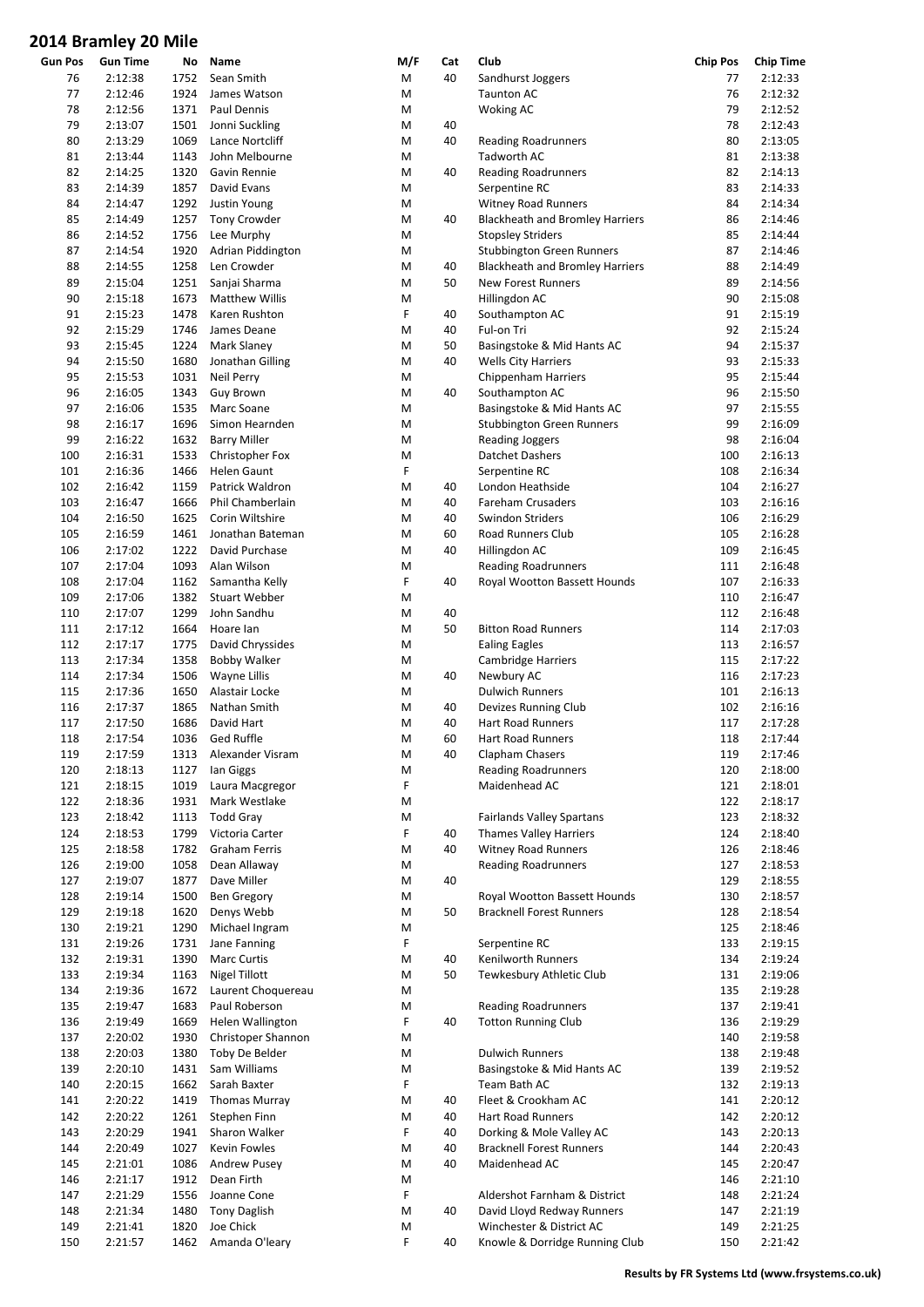|         | סווויו טג נאווווסוט דבט |      |                         |     |     |                                    |                 |                  |
|---------|-------------------------|------|-------------------------|-----|-----|------------------------------------|-----------------|------------------|
| Gun Pos | <b>Gun Time</b>         | No   | Name                    | M/F | Cat | Club                               | <b>Chip Pos</b> | <b>Chip Time</b> |
| 151     | 2:22:00                 | 1370 | Eric Dol                | M   |     | <b>Herne Hill Harriers</b>         | 152             | 2:21:52          |
| 152     | 2:22:06                 | 1622 | Kevin Hennessy          | M   |     | <b>Witney Road Runners</b>         | 153             | 2:21:53          |
| 153     | 2:22:14                 | 1017 | Susanne Enhard          | F   | 40  | <b>Compton Harriers</b>            | 155             | 2:21:54          |
| 154     | 2:22:19                 | 1166 | Gavin Lacey             | M   | 50  |                                    | 158             | 2:22:08          |
|         |                         |      |                         |     |     | Eastleigh Running Club             |                 |                  |
| 155     | 2:22:23                 | 1345 | <b>Bernard Merron</b>   | M   | 60  | <b>Swindon Harriers</b>            | 157             | 2:22:06          |
| 156     | 2:22:37                 | 1813 | Louise Howells          | F   |     | <b>Lliswerry Runners</b>           | 151             | 2:21:45          |
| 157     | 2:22:50                 | 1811 | Paul Hendry             | M   | 40  | Team Kennet                        | 154             | 2:21:54          |
| 158     | 2:22:57                 | 1517 | Dean Makar              | M   | 40  | Team Kennet                        | 156             | 2:22:03          |
| 159     | 2:23:04                 | 1844 | Simon Mccarthy          | M   | 40  | Lordshill Road Runners             | 161             | 2:22:34          |
| 160     | 2:23:06                 | 1907 | Victoria Crawford       | F   |     | Serpentine RC                      | 162             | 2:22:42          |
| 161     | 2:23:15                 | 1137 | Alexandre Bernigaud     | M   |     | Serpentine RC                      | 160             | 2:22:33          |
| 162     | 2:23:16                 | 1795 | <b>Mark Curtis</b>      | M   | 40  |                                    | 163             | 2:22:52          |
|         |                         |      |                         |     |     |                                    |                 |                  |
| 163     | 2:23:30                 | 1351 | David Cornock           | M   | 50  | <b>Barnes Runners</b>              | 164             | 2:23:12          |
| 164     | 2:23:39                 | 1105 | Chris Scothern          | M   |     | Chippenham Harriers                | 165             | 2:23:21          |
| 165     | 2:23:49                 | 1741 | <b>Richard Nicholls</b> | M   |     |                                    | 159             | 2:22:30          |
| 166     | 2:23:52                 | 1070 | Graham Hall             | M   |     | Basingstoke & Mid Hants AC         | 167             | 2:23:42          |
| 167     | 2:24:04                 | 1049 | <b>Martin Fray</b>      | M   | 50  | <b>Compton Harriers</b>            | 166             | 2:23:41          |
| 168     | 2:24:17                 | 1783 | Kate Towerton           | F   |     | Winchester & District AC           | 170             | 2:24:08          |
| 169     | 2:24:24                 | 1803 | Nicholas Brown          | M   | 40  | Paddock Wood AC                    | 171             | 2:24:10          |
|         | 2:24:32                 |      |                         | F   |     |                                    |                 | 2:24:00          |
| 170     |                         | 1583 | <b>Helen Nuttall</b>    |     |     |                                    | 168             |                  |
| 171     | 2:24:39                 | 1213 | Neil Richardson         | M   | 40  | <b>Stubbington Green Runners</b>   | 172             | 2:24:11          |
| 172     | 2:24:39                 | 1826 | Mike Harper             | M   | 50  | <b>Stubbington Green Runners</b>   | 173             | 2:24:12          |
| 173     | 2:24:49                 | 1558 | David Cartwright        | M   | 60  | Poole Runners                      | 175             | 2:24:46          |
| 174     | 2:24:51                 | 1786 | Andy Gannaway           | M   | 50  | Winchester & District AC           | 169             | 2:24:03          |
| 175     | 2:24:59                 | 1614 | Dave Cass               | M   | 40  | Isle of Wight Road Runners         | 176             | 2:24:48          |
| 176     | 2:25:01                 | 1399 | Tom Smith               | M   | 50  | Chippenham Harriers                | 174             | 2:24:37          |
|         |                         |      |                         | M   |     |                                    |                 | 2:24:53          |
| 177     | 2:25:06                 | 1362 | Rob Tripp               |     |     |                                    | 177             |                  |
| 178     | 2:25:06                 | 1416 | <b>Martin Hulley</b>    | M   |     |                                    | 178             | 2:24:53          |
| 179     | 2:25:11                 | 1735 | Michael Turney          | M   | 50  | Chiltern Harriers AC               | 179             | 2:24:54          |
| 180     | 2:25:14                 | 1515 | Kenny Heaton            | M   |     | <b>Reading Roadrunners</b>         | 180             | 2:24:58          |
| 181     | 2:25:22                 | 1871 | Louise Vercoe           | F   |     | Elmbridge Road Runners             | 185             | 2:25:19          |
| 182     | 2:25:24                 | 1484 | <b>Adrian Brookes</b>   | M   | 50  | <b>Woking AC</b>                   | 182             | 2:25:04          |
| 183     | 2:25:28                 | 1791 | David Ferguson          | M   |     | <b>Reading Roadrunners</b>         | 184             | 2:25:11          |
|         |                         | 1188 | Jon Allen               | M   |     |                                    | 183             | 2:25:06          |
| 184     | 2:25:34                 |      |                         |     |     |                                    |                 |                  |
| 185     | 2:25:36                 | 1315 | Carl Whitehead          | M   | 50  | <b>Witney Road Runners</b>         | 187             | 2:25:23          |
| 186     | 2:25:38                 | 1840 | Kevin Game              | M   | 40  | <b>Woodstock Harriers</b>          | 189             | 2:25:34          |
| 187     | 2:25:40                 | 1788 | Michael Stainton        | M   | 50  | Serpentine RC                      | 181             | 2:24:58          |
| 188     | 2:25:57                 | 1932 | Allan Todd              | M   |     | Reading AC                         | 188             | 2:25:26          |
| 189     | 2:25:59                 | 1170 | Neil Catchlove          | M   |     | Lordshill Road Runners             | 190             | 2:25:38          |
| 190     | 2:26:14                 | 1316 | <b>Philip Scrase</b>    | M   | 50  | <b>Alton Runners</b>               | 191             | 2:25:56          |
| 191     | 2:26:23                 | 1332 | Michelle Maxwell        | F   | 40  |                                    | 192             | 2:26:05          |
|         |                         |      |                         |     |     | <b>Chippenham Harriers</b>         |                 |                  |
| 192     | 2:26:37                 | 1420 | <b>Stephen Newing</b>   | M   |     | <b>Gade Valley Harriers</b>        | 186             | 2:25:19          |
| 193     | 2:26:45                 |      | 1832 John Tilston       | M   |     | Paddock Wood AC                    | 194             | 2:26:31          |
| 194     | 2:26:49                 | 1378 | James Atkins            | M   | 40  | Halesowen AC                       | 196             | 2:26:38          |
| 195     | 2:26:50                 | 1828 | Rob Wickham             | M   | 40  | Poole AC                           | 193             | 2:26:28          |
| 196     | 2:26:52                 | 1656 | Jo Webb                 | F   | 50  | <b>Bitton Road Runners</b>         | 195             | 2:26:33          |
| 197     | 2:26:54                 | 1648 | <b>Charles Lescott</b>  | M   |     | Serpentine RC                      | 200             | 2:26:52          |
| 198     | 2:27:08                 | 1530 | Mark Gorst              | M   | 40  |                                    | 198             | 2:26:50          |
| 199     | 2:27:08                 | 1397 | Sarah Pemberton         | F   |     | Serpentine RC                      | 197             | 2:26:43          |
|         |                         |      |                         |     |     |                                    |                 |                  |
| 200     | 2:27:17                 | 1863 | Alan Lewis              | M   | 60  | Poole Runners                      | 199             | 2:26:50          |
| 201     | 2:27:20                 | 1176 | Mark Richardson         | M   | 40  | Farnham Tri                        | 201             | 2:26:52          |
| 202     | 2:27:36                 | 1861 | James Turner            | M   |     | Serpentine RC                      | 206             | 2:27:22          |
| 203     | 2:27:36                 | 1584 | Daniel Dutkiewicz       | M   |     |                                    | 207             | 2:27:23          |
| 204     | 2:27:37                 | 1807 | <b>Wayne Durston</b>    | M   | 40  | <b>Bitton Road Runners</b>         | 203             | 2:27:15          |
| 205     | 2:27:41                 | 1311 | <b>Chris Furness</b>    | M   | 40  | Basingstoke & Mid Hants AC         | 208             | 2:27:24          |
| 206     | 2:27:41                 | 1490 | Simon Toms              | M   | 40  | <b>Denmead Striders</b>            | 202             | 2:27:06          |
| 207     | 2:27:42                 |      | Paul Woolley            | M   | 40  | Datchet Dashers                    | 204             | 2:27:19          |
|         |                         | 1112 |                         |     |     |                                    |                 |                  |
| 208     | 2:27:50                 | 1644 | Tamatha Ryan            | F   | 40  | Romsey Road Runners                | 205             | 2:27:19          |
| 209     | 2:27:59                 | 1085 | Nicholas Copas          | M   | 40  | Serpentine RC                      | 209             | 2:27:48          |
| 210     | 2:28:08                 | 1711 | Paul Blake              | M   | 40  |                                    | 212             | 2:27:58          |
| 211     | 2:28:15                 | 1908 | Carla Denneny           | F   |     | Serpentine RC                      | 210             | 2:27:49          |
| 212     | 2:28:19                 | 1843 | Kevin Parker            | M   |     | 26.2 RRC                           | 213             | 2:27:58          |
| 213     | 2:28:39                 | 1539 | Mike Mcgeown            | M   |     | Ravens City of London Running Club | 219             | 2:28:32          |
| 214     | 2:28:44                 | 1482 | David Eastman           | M   |     | Basingstoke & Mid Hants AC         | 216             | 2:28:27          |
|         |                         |      |                         |     |     |                                    |                 |                  |
| 215     | 2:28:47                 | 1915 | Diane Hier              | F   | 50  | <b>Avon Valley Runners</b>         | 217             | 2:28:28          |
| 216     | 2:28:50                 | 1063 | Mark Kell               | М   |     | Serpentine RC                      | 214             | 2:28:18          |
| 217     | 2:28:51                 | 1446 | Tim Donald              | M   | 40  | <b>Pruple Patch Runners</b>        | 218             | 2:28:32          |
| 218     | 2:28:52                 | 1633 | <b>Martin Davies</b>    | M   | 50  | <b>Lliswerry Runners</b>           | 215             | 2:28:26          |
| 219     | 2:28:52                 | 1444 | <b>Anthony Collins</b>  | M   | 40  | <b>Reading Roadrunners</b>         | 220             | 2:28:40          |
| 220     | 2:28:54                 | 1230 | Anthony Hall            | M   |     | Maidenhead AC                      | 211             | 2:27:50          |
| 221     | 2:29:02                 | 1766 | Laura Baylis            | F   |     |                                    | 221             | 2:28:46          |
| 222     | 2:29:19                 | 1155 | Jon Leigh               | M   | 50  | <b>Stubbington Green Runners</b>   | 222             | 2:28:50          |
|         |                         |      |                         |     |     |                                    |                 |                  |
| 223     | 2:29:24                 | 1690 | Matthew White           | M   |     | Lordshill Road Runners             | 223             | 2:28:57          |
| 224     | 2:29:41                 | 1300 | Nicholas Holmes         | M   | 50  | Fleet & Crookham AC                | 226             | 2:29:27          |
| 225     | 2:29:50                 | 1403 | Nigel Frith             | M   | 40  | <b>Bourton Roadrunners</b>         | 225             | 2:29:15          |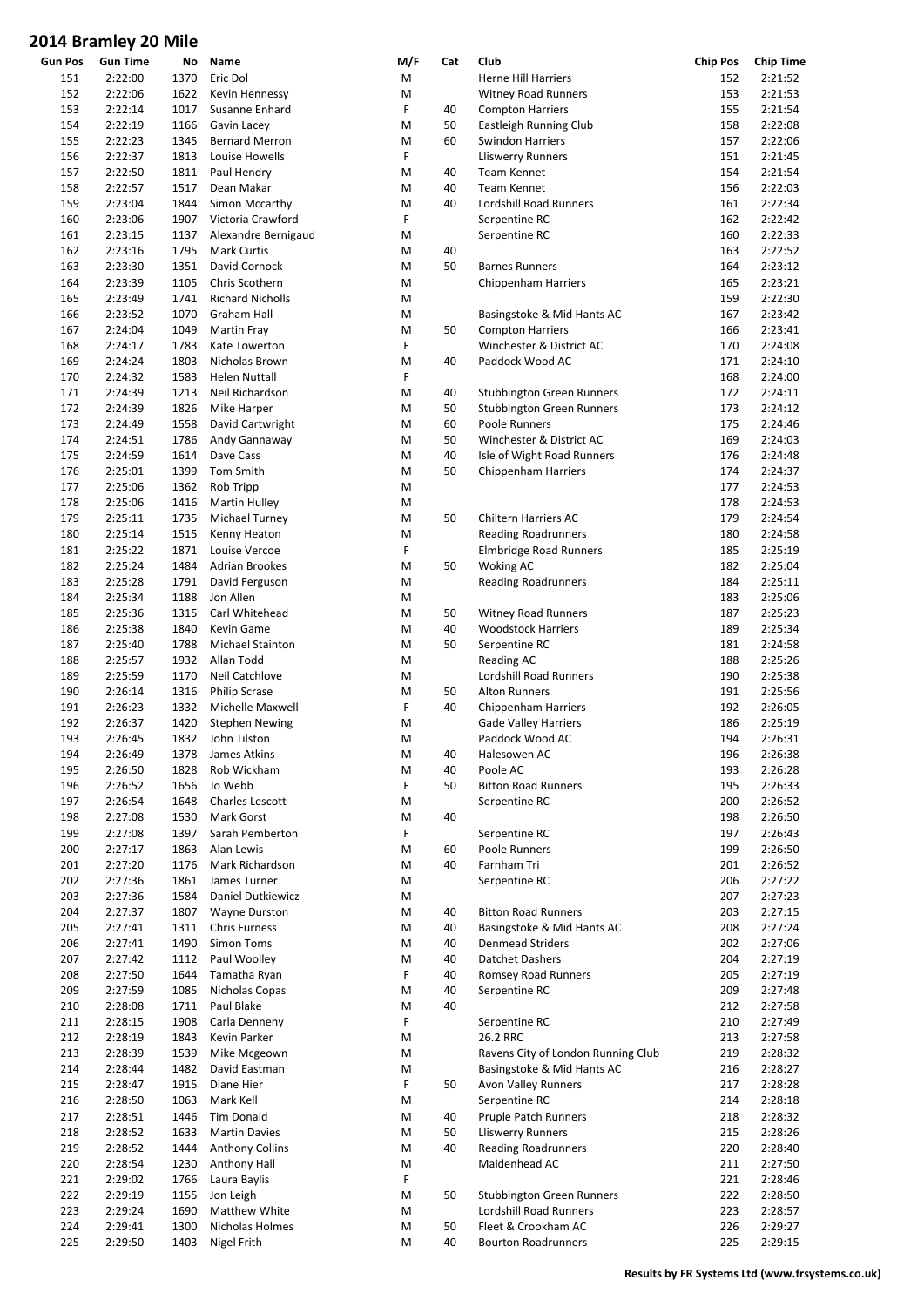|         | סווייו טג פוויוופוט דבט |      |                          |        |     |                                      |                 |                  |
|---------|-------------------------|------|--------------------------|--------|-----|--------------------------------------|-----------------|------------------|
| Gun Pos | <b>Gun Time</b>         | No   | Name                     | M/F    | Cat | Club                                 | <b>Chip Pos</b> | <b>Chip Time</b> |
| 226     | 2:30:05                 | 1536 | James Bean               | M      |     | <b>Hart Road Runners</b>             | 224             | 2:29:11          |
| 227     | 2:30:13                 | 1318 | Luke Horsfield           | M      | 40  | Wimbledon Windmilers                 | 228             | 2:29:55          |
| 228     | 2:30:34                 | 1110 | Kevin Bryant             | M      | 50  | <b>Chemring Spirits</b>              | 230             | 2:30:00          |
| 229     | 2:30:57                 | 1513 | Renee Mcgregor           | F      |     | Team Bath AC                         | 229             | 2:29:55          |
| 230     | 2:31:01                 | 1410 | <b>Stuart Parslow</b>    | M      | 40  |                                      | 231             | 2:30:16          |
| 231     | 2:31:06                 | 1805 | Eric Rayner              | M      | 50  | <b>Bitton Road Runners</b>           | 232             | 2:30:26          |
| 232     | 2:31:11                 | 1359 | Pete Curtis              | M      | 40  | Winchester & District AC             | 236             | 2:30:54          |
| 233     | 2:31:19                 | 1396 | Steve Huyton             | M      | 50  | <b>Wargrave Runners</b>              | 234             | 2:30:32          |
| 234     | 2:31:19                 | 1393 | Chris Horrigan           | M      | 50  | Wimbledon Windmilers                 | 233             | 2:30:30          |
| 235     | 2:31:24                 | 1874 | Craig Povey              | M      |     |                                      | 235             | 2:30:49          |
| 236     | 2:31:28                 | 1882 | Mike Gibbs               | M      | 50  | <b>Bitton Road Runners</b>           | 227             | 2:29:42          |
| 237     | 2:31:36                 | 1439 | Rohan Chaffey            | M      |     | Chineham Park Running Club           | 241             | 2:31:18          |
| 238     | 2:31:44                 | 1284 | Nigel Jackson            | M      | 50  | <b>Bracknell Forest Runners</b>      | 238             | 2:31:03          |
| 239     | 2:31:44                 | 1808 | Dave Williams            | M      | 50  | Portsmouth Joggers                   | 237             | 2:31:03          |
| 240     | 2:31:45                 | 1531 | John Marriott            | M      | 50  | <b>Team Kennet</b>                   | 239             | 2:31:13          |
| 241     | 2:31:51                 | 1304 | Calum Pratt              | M      |     |                                      | 242             | 2:31:31          |
| 242     | 2:31:54                 | 1643 | <b>Richard Guy Smith</b> | M      |     | Aldershot Farnham & District         | 243             | 2:31:34          |
| 243     | 2:32:09                 | 1573 | Karen Hazlitt            | F      | 40  | Winchester & District AC             | 244             | 2:31:37          |
| 244     | 2:32:20                 | 1337 | David Clarke             | M      | 50  | <b>Hercules Wimbledon</b>            | 246             | 2:32:02          |
| 245     | 2:32:20                 | 1277 | Christopher Dean         | M      | 40  |                                      | 245             | 2:31:49          |
| 246     | 2:32:20                 | 1338 | Francesca Clarke         | F      | 40  | Hercules Wimbledon                   | 247             | 2:32:03          |
|         |                         |      |                          |        | 60  |                                      |                 |                  |
| 247     | 2:32:25                 | 1701 | <b>Godfrey Rhimes</b>    | M<br>F |     | City of Portsmouth AC                | 250             | 2:32:16          |
| 248     | 2:32:26                 | 1248 | Rebecca Jakeman          |        |     | Basingstoke & Mid Hants AC           | 251             | 2:32:17          |
| 249     | 2:32:38                 | 1115 | <b>Geoff New</b>         | M      | 40  | Marshall Milton Keynes Athletic Club | 249             | 2:32:15          |
| 250     | 2:32:41                 | 1043 | Graham Tull              | M      | 50  | <b>Reading Roadrunners</b>           | 240             | 2:31:17          |
| 251     | 2:32:55                 | 1404 | Mark Barnett             | M      |     | <b>Chippenham Harriers</b>           | 253             | 2:32:22          |
| 252     | 2:32:57                 | 1256 | <b>Nick Sirs</b>         | M      | 50  | <b>Exeter Harriers</b>               | 257             | 2:32:52          |
| 253     | 2:32:58                 | 1275 | Nicholas Doran           | M      | 60  |                                      | 254             | 2:32:28          |
| 254     | 2:33:05                 | 1406 | Edwina Shirazian         | F      | 40  | <b>Chippenham Harriers</b>           | 255             | 2:32:33          |
| 255     | 2:33:12                 | 1898 | Paul Monaghan            | M      | 50  | <b>Reading Roadrunners</b>           | 256             | 2:32:42          |
| 256     | 2:33:12                 | 1211 | Mark Bevan               | M      | 50  | Basingstoke & Mid Hants AC           | 259             | 2:33:02          |
| 257     | 2:33:15                 | 1388 | Lisa Wilkinson           | F      | 40  | Uknetrunner.co.uk                    | 258             | 2:33:01          |
| 258     | 2:33:22                 | 1026 | Rob Berry                | M      | 40  |                                      | 252             | 2:32:18          |
| 259     | 2:33:35                 | 1873 | <b>Rich Chowns</b>       | M      |     | <b>Stubbington Green Runners</b>     | 260             | 2:33:06          |
| 260     | 2:33:36                 | 1708 | John Gosling             | M      | 40  |                                      | 262             | 2:33:16          |
| 261     | 2:33:40                 | 1229 | Paul Kerr                | M      |     | <b>Reading Roadrunners</b>           | 248             | 2:32:09          |
| 262     | 2:33:52                 | 1296 | Alan Mcvittie            | M      | 50  | <b>Denmead Striders</b>              | 261             | 2:33:15          |
| 263     | 2:33:55                 | 1401 | <b>Allen Timmons</b>     | M      |     |                                      | 265             | 2:33:29          |
| 264     | 2:34:07                 | 1647 | Matt Stephensonson       | M      |     | <b>Bitton Road Runners</b>           | 266             | 2:33:46          |
| 265     | 2:34:12                 | 1498 | $\perp$ ine Lyng         | F      |     | <b>Headington Road Runners</b>       | 267             | 2:33:46          |
| 266     | 2:34:15                 | 1899 | Zena Phillips            | F      |     | Datchet Dashers                      | 264             | 2:33:28          |
| 267     | 2:34:22                 | 1762 | Lesley Moore             | F      |     | Poole AC                             | 268             | 2:34:00          |
| 268     | 2:34:33                 |      | 1825 Mark Walker         | M      | 40  | Basingstoke & Mid Hants AC           | 269             | 2:34:00          |
| 269     | 2:34:37                 | 1938 | Ivana Olachova           | F      |     | Serpentine RC                        | 270             | 2:34:04          |
| 270     | 2:34:40                 | 1717 | Helen Barr               | F      |     |                                      | 271             | 2:34:23          |
| 271     | 2:34:47                 | 1289 | Shantha Dickinson        | F      |     | Romsey Road Runners                  | 263             | 2:33:24          |
| 272     | 2:34:55                 | 1167 | Tim Fowler               | M      | 50  | Basingstoke & Mid Hants AC           | 274             | 2:34:37          |
| 273     | 2:35:03                 | 1663 | Paul Ferguson            | M      |     |                                      | 275             | 2:34:40          |
| 274     | 2:35:13                 | 1408 | Rachael Eddershaw        | F      |     | Serpentine RC                        | 273             | 2:34:36          |
| 275     | 2:35:15                 | 1681 | <b>Kylie Nugus</b>       | F      |     | <b>Totton Running Club</b>           | 277             | 2:34:46          |
| 276     | 2:35:17                 | 1255 | Richard Leslie           | M      |     |                                      | 278             | 2:34:47          |
| 277     | 2:35:18                 | 1885 | Anthony Kendrick         | M      | 50  | <b>Totton Running Club</b>           | 279             | 2:34:54          |
| 278     | 2:35:22                 | 1738 | Ben Pearson              | M      |     |                                      | 276             | 2:34:41          |
| 279     | 2:35:29                 | 1821 | <b>Becky Thomas</b>      | F      |     | Fareham Crusaders                    | 280             | 2:34:56          |
| 280     | 2:35:49                 | 1742 | Ryan Quinn               | M      |     |                                      | 272             | 2:34:30          |
| 281     | 2:35:53                 | 1273 | Mark Hooper              | M      | 50  | <b>Chippenham Harriers</b>           | 282             | 2:35:27          |
| 282     | 2:35:55                 | 1032 | Anthony Whelan           | M      |     |                                      | 283             | 2:35:28          |
| 283     | 2:36:11                 | 1238 | Simon Jones              | M      | 40  | Swindon Striders                     | 281             | 2:35:12          |
| 284     | 2:36:11                 | 1342 | Keith Ward               | M      |     | Basingstoke & Mid Hants AC           | 288             | 2:35:55          |
|         |                         |      |                          |        |     |                                      |                 |                  |
| 285     | 2:36:17                 | 1194 | <b>Matthew Pillinger</b> | M      |     | <b>Hardley Runners</b>               | 286             | 2:35:51          |
| 286     | 2:36:24                 | 1923 | Pete Walker              | M      | 40  | <b>Burnham Joggers</b>               | 285             | 2:35:51          |
| 287     | 2:36:26                 | 1507 | <b>Stuart Overhill</b>   | M      |     | sandhurst Joggers                    | 293             | 2:36:19          |
| 288     | 2:36:36                 | 1518 | Caroline Blake           | F      | 40  | <b>Chippenham Harriers</b>           | 290             | 2:36:10          |
| 289     | 2:36:37                 | 1544 | Steve Elder              | M      | 50  | <b>Fairlands Valley Spartans</b>     | 287             | 2:35:53          |
| 290     | 2:36:41                 | 1784 | Simon Palmer             | M      |     |                                      | 284             | 2:35:31          |
| 291     | 2:36:52                 | 1037 | Matthew Gray             | M      | 40  |                                      | 291             | 2:36:13          |
| 292     | 2:36:54                 | 1773 | Sarah Gurney             | F      | 40  | Winchester & District AC             | 296             | 2:36:34          |
| 293     | 2:36:55                 | 1935 | James Hewson             | M      |     |                                      | 289             | 2:35:59          |
| 294     | 2:36:57                 | 1815 | <b>Martin Carpenter</b>  | M      | 40  | <b>Denmead Striders</b>              | 292             | 2:36:19          |
| 295     | 2:37:01                 | 1235 | James Stimson            | M      | 40  |                                      | 294             | 2:36:24          |
| 296     | 2:37:09                 | 1247 | Daniel De Belder         | M      |     | Serpentine RC                        | 295             | 2:36:32          |
| 297     | 2:37:11                 | 1402 | Anna Voss                | F      |     | Winchester & District AC             | 299             | 2:36:51          |
| 298     | 2:37:20                 | 1716 | Colin Harley             | M      | 50  | Chichester Runners & AC              | 297             | 2:36:36          |
| 299     | 2:37:21                 | 1152 | <b>Mandy Ruks</b>        | F      |     |                                      | 300             | 2:36:55          |
| 300     | 2:37:30                 | 1471 | Andy Yule                | M      |     |                                      | 301             | 2:36:55          |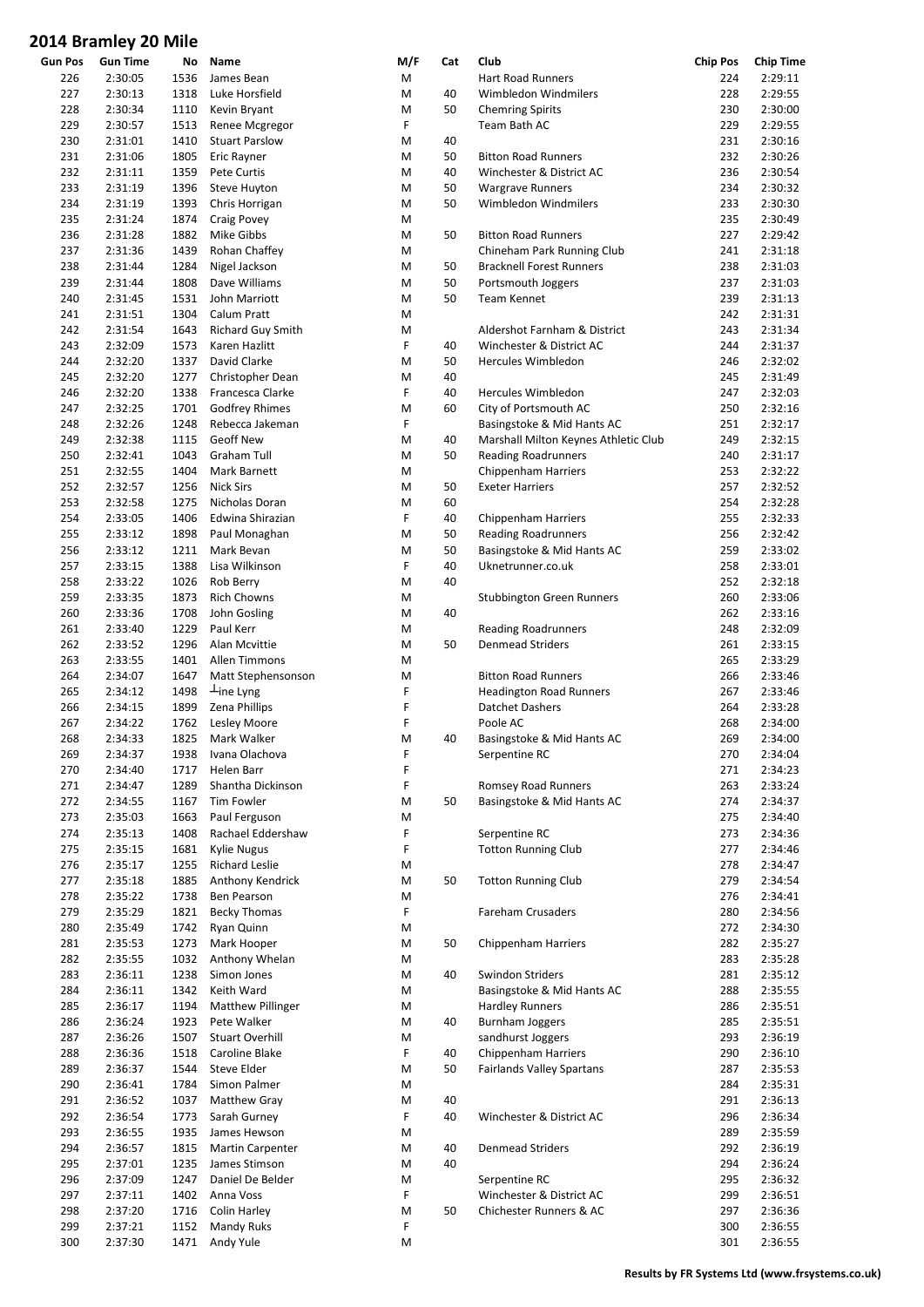| <b>Gun Pos</b> | <b>Gun Time</b> | No   | Name                    | M/F | Cat | Club                             | <b>Chip Pos</b> | <b>Chip Time</b> |
|----------------|-----------------|------|-------------------------|-----|-----|----------------------------------|-----------------|------------------|
| 301            | 2:37:30         | 1123 | Mark Butler             | M   |     |                                  | 302             | 2:36:56          |
| 302            | 2:37:32         | 1059 | Michael Mclaughlin      | M   | 50  | <b>Reading Joggers</b>           | 303             | 2:36:57          |
| 303            | 2:37:34         | 1910 | Patrik Ewe              | M   |     | <b>Herne Hill Harriers</b>       | 306             | 2:37:13          |
| 304            | 2:37:43         | 1458 | Jon Micklefield         | M   | 50  |                                  | 304             | 2:37:02          |
| 305            | 2:37:57         | 1876 | Catherine Durkin        | F   |     | Portsmouth Joggers               | 307             | 2:37:22          |
| 306            | 2:37:59         | 1640 | Gary Hacker             | M   |     |                                  | 309             | 2:37:32          |
| 307            | 2:38:07         | 1476 | Jessica Gavin           | F   |     |                                  | 305             | 2:37:09          |
| 308            | 2:38:16         | 1483 | Claire Levermore        | F   |     | Serpentine RC                    | 310             | 2:37:32          |
| 309            | 2:38:26         | 1430 | Andy Mckendrick         | М   |     | Newbury AC                       | 312             | 2:37:55          |
| 310            | 2:38:29         | 1962 | Helen Preedy            | F   |     | <b>Team Kennet</b>               | 298             | 2:36:42          |
|                |                 |      |                         |     | 50  |                                  |                 |                  |
| 311            | 2:38:51         | 1892 | <b>Richard Bartlett</b> | M   |     | Serpentine RC                    | 313             | 2:38:02          |
| 312            | 2:38:55         | 1540 | Chris Bick              | M   |     |                                  | 316             | 2:38:31          |
| 313            | 2:38:56         | 1120 | Nick Kimber             | M   | 50  | <b>Stubbington Green Runners</b> | 315             | 2:38:27          |
| 314            | 2:38:58         | 1331 | Peter Hopes             | M   | 50  | <b>Bitton Road Runners</b>       | 308             | 2:37:27          |
| 315            | 2:39:01         | 1174 | Peter Grigoleit         | M   | 40  | Basingstoke & Mid Hants AC       | 319             | 2:38:51          |
| 316            | 2:39:04         | 1879 | Mcgurk Paul             | M   | 50  | Northbrook AC                    | 318             | 2:38:41          |
| 317            | 2:39:14         | 1732 | David Walker            | M   |     |                                  | 311             | 2:37:48          |
| 318            | 2:39:18         | 1723 | <b>Susy Perry</b>       | F   |     | Winchester & District AC         | 320             | 2:38:57          |
| 319            | 2:39:19         | 1266 | Carl Standen            | M   | 40  |                                  | 317             | 2:38:33          |
| 320            | 2:39:23         | 1911 | Michael Eyre            | M   |     | Serpentine RC                    | 321             | 2:38:58          |
| 321            | 2:39:34         | 1592 | Pip White               | F   |     | <b>Reading Roadrunners</b>       | 323             | 2:39:03          |
| 322            | 2:39:34         | 1707 | Michael Hickey          | M   | 50  | Basingstoke & Mid Hants AC       | 329             | 2:39:19          |
| 323            | 2:39:42         | 1706 | David Stemp             | M   | 40  | <b>Reading Roadrunners</b>       | 314             | 2:38:20          |
| 324            | 2:39:42         | 1842 | Jane Georghiou          | F   | 60  | <b>Farnham Runners</b>           | 330             | 2:39:20          |
| 325            | 2:39:44         | 1171 |                         | M   |     |                                  | 325             | 2:39:14          |
|                |                 |      | Andy Yu                 |     |     |                                  |                 |                  |
| 326            | 2:39:45         | 1675 | Kevin Yates             | M   |     | Lordshill Road Runners           | 327             | 2:39:15          |
| 327            | 2:39:48         | 1720 | Jay Foad                | M   |     | <b>Bracknell Forest Runners</b>  | 324             | 2:39:04          |
| 328            | 2:39:50         | 1576 | Joanna Curtis           | F   | 50  | Winchester & District AC         | 326             | 2:39:15          |
| 329            | 2:39:51         | 1715 | Julian Croft            | М   | 40  | Hatch Warren Runners             | 322             | 2:38:58          |
| 330            | 2:40:00         | 1061 | Sean Wareham            | M   | 40  |                                  | 332             | 2:39:28          |
| 331            | 2:40:03         | 1432 | Rob Field               | M   |     | <b>Chippenham Harriers</b>       | 331             | 2:39:27          |
| 332            | 2:40:10         | 1845 | <b>Mandy Harling</b>    | F   | 50  | Winchester & District AC         | 333             | 2:39:49          |
| 333            | 2:40:13         | 1917 | Caroline Linares        | F   |     | Hercules Wimbledon               | 334             | 2:39:52          |
| 334            | 2:40:21         | 1736 | Helen Byrne             | F   | 40  |                                  | 328             | 2:39:17          |
| 335            | 2:40:28         | 1574 | <b>Steve Oliver</b>     | M   | 50  | Winchester & District AC         | 335             | 2:39:55          |
| 336            | 2:40:39         | 1853 | Erica Key               | F   |     | <b>Reading Roadrunners</b>       | 338             | 2:40:12          |
| 337            | 2:40:42         | 1564 | Mike Sheridan           | M   | 60  | Team Kennet Triathlon & AC       | 337             | 2:40:09          |
| 338            | 2:40:46         | 1413 | <b>Guy Watts</b>        | M   | 40  |                                  | 340             | 2:40:15          |
| 339            | 2:40:59         | 1079 | Ralph Gilbert           | M   | 40  | Wimbledon Windmilers             | 339             | 2:40:14          |
| 340            | 2:41:14         | 1407 | Pamela Taylor           | F   |     |                                  | 343             | 2:40:49          |
|                |                 |      |                         | F   | 40  |                                  | 342             |                  |
| 341            | 2:41:26         | 1400 | Lucy Burnett            |     |     | Spa Striders                     |                 | 2:40:42          |
| 342            | 2:41:32         | 1067 | <b>Gary Tuttle</b>      | Μ   |     | <b>Reading Roadrunners</b>       | 341             | 2:40:22          |
| 343            | 2:41:35         | 1567 | Jade Rolfe              | М   |     | Andover AC                       | 344             | 2:40:52          |
| 344            | 2:41:40         | 1577 | Robert Lloyd Evans      | M   | 40  | Fairlands Valley Spartans        | 345             | 2:40:56          |
| 345            | 2:41:48         | 1875 | Aaron Chai              | М   |     | <b>Reading Roadrunners</b>       | 336             | 2:39:56          |
| 346            | 2:41:51         | 1937 | Christina Haralambous   | F   |     |                                  | 347             | 2:41:24          |
| 347            | 2:42:03         | 1440 | Charles Johnson         | M   | 50  | Chineham Park Running Club       | 348             | 2:41:29          |
| 348            | 2:42:19         | 1240 | <b>Bruce Marson</b>     | M   | 40  |                                  | 351             | 2:41:42          |
| 349            | 2:42:20         | 1810 | Joseph Sanchez          | M   | 40  |                                  | 354             | 2:41:56          |
| 350            | 2:42:22         | 1928 | Brian Robb              | M   |     | <b>Bitton Road Runners</b>       | 355             | 2:42:02          |
| 351            | 2:42:27         | 1161 | <b>Chris Cutting</b>    | Μ   | 40  | <b>Reading Roadrunners</b>       | 346             | 2:41:13          |
| 352            | 2:42:29         | 1485 | Stephen Chalkley        | М   | 40  | Kenilworth Runners               | 352             | 2:41:49          |
| 353            | 2:42:36         | 1389 | Rob Grace               | M   |     | Basingstoke & Mid Hants AC       | 349             | 2:41:39          |
| 354            | 2:42:36         | 1678 | Vanessa Hawkins         | F   | 50  | <b>Bitton Road Runners</b>       | 350             | 2:41:40          |
| 355            | 2:42:51         | 1921 | Paul Stout              | М   |     |                                  | 356             | 2:42:19          |
| 356            | 2:43:06         | 1018 | Philomena Mburu         | F   | 50  | <b>Compton Harriers</b>          | 359             | 2:42:31          |
| 357            | 2:43:14         | 1076 | Jonathan Kane           | Μ   | 60  | Winchester & District AC         | 360             | 2:42:41          |
| 358            | 2:43:14         | 1838 | Tom Hudson              | Μ   |     |                                  | 353             | 2:41:53          |
| 359            | 2:43:36         | 1130 | David Lennon            | M   | 40  |                                  | 362             | 2:42:52          |
|                |                 |      |                         |     |     | <b>Reading Roadrunners</b>       |                 |                  |
| 360            | 2:43:42         | 1776 | Laura Mcgill            | F   | 40  |                                  | 368             | 2:43:27          |
| 361            | 2:43:44         | 1599 | Christopher Driscoll    | M   |     |                                  | 363             | 2:43:02          |
| 362            | 2:43:44         | 1411 | Susie Macgregor         | F   | 40  | <b>Stubbington Green Runners</b> | 365             | 2:43:15          |
| 363            | 2:43:53         | 1792 | Christopher Lamb        | M   | 40  | Lordshill Road Runners           | 361             | 2:42:47          |
| 364            | 2:43:57         | 1044 | David Coade             | Μ   | 50  | <b>Bracknell Forest Runners</b>  | 366             | 2:43:18          |
| 365            | 2:44:01         | 1392 | Hannah Evans            | F   |     |                                  | 364             | 2:43:04          |
| 366            | 2:44:12         | 1354 | Ross Mcalpine           | M   |     | Serpentine RC                    | 367             | 2:43:20          |
| 367            | 2:44:13         | 1684 | Jonny King              | Μ   |     |                                  | 371             | 2:43:55          |
| 368            | 2:44:22         | 1858 | Barakat Jassem          | Μ   |     | Serpentine RC                    | 357             | 2:42:22          |
| 369            | 2:44:30         | 1905 | Lawrence Bookham        | M   |     | <b>Hart Road Runners</b>         | 358             | 2:42:24          |
| 370            | 2:44:35         | 1888 | Tim Hogarth             | Μ   | 40  | <b>Reading Roadrunners</b>       | 372             | 2:44:05          |
| 371            | 2:44:39         | 1934 | <b>Andrew Gates</b>     | М   |     |                                  | 369             | 2:43:36          |
| 372            | 2:45:11         | 1603 | Stephanie Cannon        | F   | 40  |                                  | 373             | 2:44:07          |
| 373            | 2:45:14         | 1125 | Simon Brown             | M   |     |                                  | 377             | 2:44:40          |
| 374            | 2:45:19         | 1425 | Tim Mean                | M   |     | <b>Headington Road Runners</b>   | 370             | 2:43:55          |
| 375            | 2:45:23         | 1379 | Adrian Livingstone      | M   |     |                                  | 379             | 2:44:40          |
|                |                 |      |                         |     |     |                                  |                 |                  |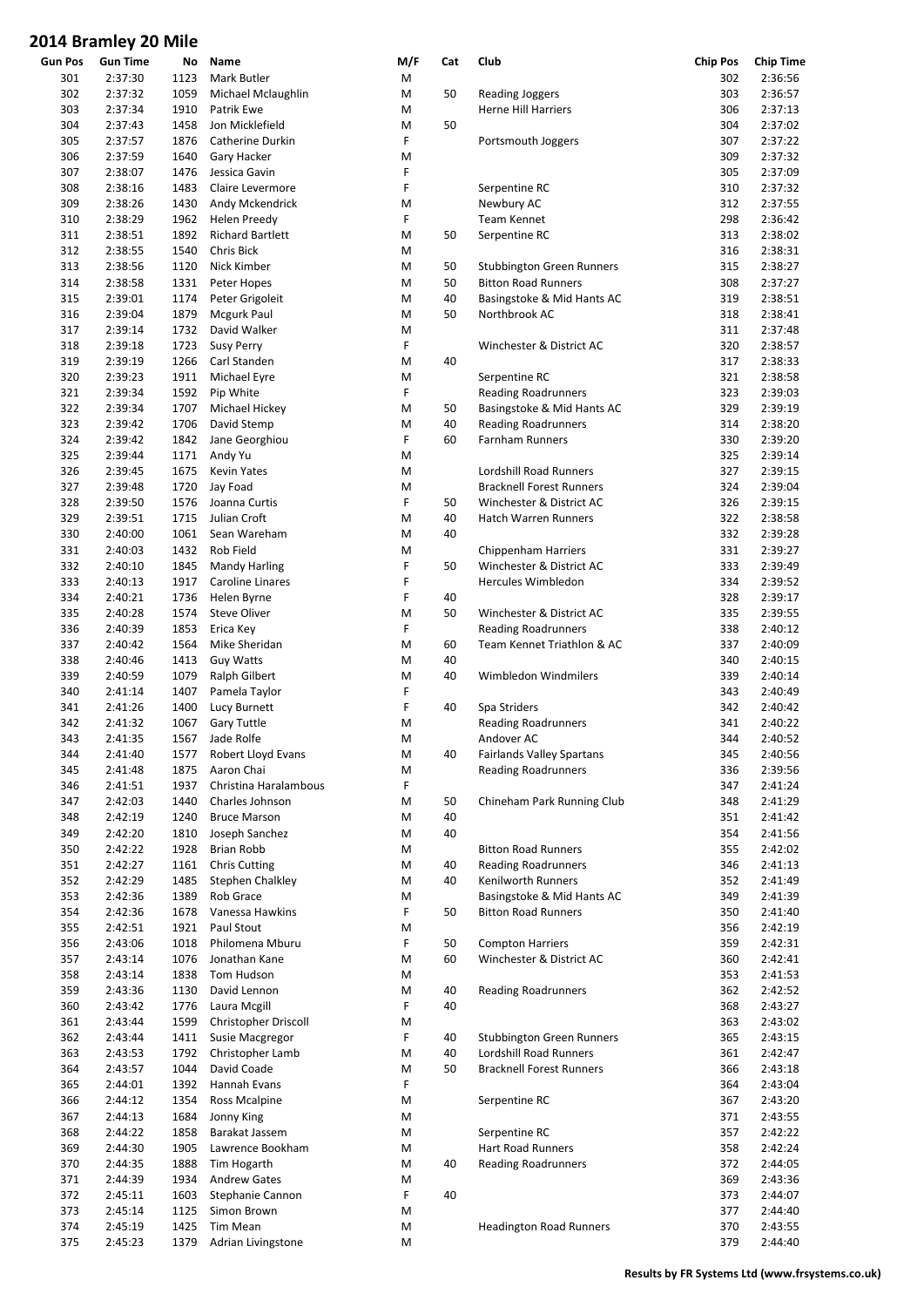|         | סווויו טג ץסווווסוט דבט |      |                        |     |     |                            |                 |                  |
|---------|-------------------------|------|------------------------|-----|-----|----------------------------|-----------------|------------------|
| Gun Pos | <b>Gun Time</b>         | No   | Name                   | M/F | Cat | Club                       | <b>Chip Pos</b> | <b>Chip Time</b> |
| 376     | 2:45:25                 | 1804 | Les Slinn              | M   | 50  | Slinn Allstars             | 375             | 2:44:32          |
| 377     | 2:45:26                 | 1596 | Michael Roe            | M   | 40  | Lordshill Road Runners     | 376             | 2:44:35          |
| 378     | 2:45:26                 | 1748 | Sam Turner             | M   | 40  |                            | 380             | 2:44:41          |
| 379     | 2:45:32                 | 1745 | Barbro Julin           | F   | 50  | <b>Marlow Striders</b>     | 382             | 2:44:59          |
| 380     | 2:45:43                 | 1470 | Cris Leigh             | M   | 50  |                            | 374             | 2:44:18          |
| 381     | 2:45:44                 | 1195 | Adam Holmes            | M   | 50  | Fleet & Crookham AC        | 384             | 2:45:30          |
| 382     | 2:45:51                 | 1733 | Lindsay West           | F   |     |                            | 383             | 2:45:03          |
| 383     | 2:46:08                 | 1834 | <b>Mark Andrew</b>     | M   | 40  | <b>Reading Roadrunners</b> | 381             | 2:44:48          |
| 384     | 2:46:11                 | 1341 | <b>Terry Welch</b>     | M   | 60  | <b>Bitton Road Runners</b> | 378             | 2:44:40          |
| 385     | 2:46:16                 | 1697 | Sandra Ahrensfeld      | F   |     | Serpentine RC              | 385             | 2:45:34          |
| 386     | 2:46:26                 | 1676 | Paul Charles           | M   | 50  | Pegasus RC                 | 390             | 2:46:09          |
| 387     | 2:46:29                 | 1549 | Siobhan Reddy          | F   | 40  | Serpentine RC              | 387             | 2:45:46          |
|         |                         |      |                        |     |     |                            |                 |                  |
| 388     | 2:46:57                 | 1394 | Dave Liles             | M   | 40  |                            | 388             | 2:46:01          |
| 389     | 2:47:15                 | 1107 | Julie-Ann Dellar       | M   | 40  | Haslemere Border AC        | 392             | 2:46:21          |
| 390     | 2:47:18                 | 1744 | Olov Hansen            | M   | 60  | <b>Marlow Striders</b>     | 386             | 2:45:35          |
| 391     | 2:47:20                 | 1133 | Caroline Partner       | F   |     | Basingstoke & Mid Hants AC | 395             | 2:46:40          |
| 392     | 2:47:21                 | 1601 | Eva Roggenstein        | F   | 50  |                            | 394             | 2:46:39          |
| 393     | 2:47:29                 | 1722 | Nicholas Lambert       | M   |     |                            | 398             | 2:46:52          |
| 394     | 2:47:33                 | 1734 | <b>Kirsty Reade</b>    | F   | 40  | <b>Didcot Runners</b>      | 393             | 2:46:27          |
| 395     | 2:47:35                 | 1097 | Vicki Taylor           | F   |     | <b>Finch Coasters</b>      | 400             | 2:47:12          |
| 396     | 2:47:41                 | 1398 | Sue Stewart Tanner     | F   | 50  | <b>Chippenham Harriers</b> | 397             | 2:46:50          |
| 397     | 2:47:46                 | 1670 | Andy Green             | M   | 40  | Fareham Crusaders          | 391             | 2:46:17          |
| 398     | 2:47:55                 | 1889 | <b>Emily Hannant</b>   | F   |     | <b>Coltishall Jaguars</b>  | 401             | 2:47:23          |
| 399     | 2:48:04                 | 1913 | James Greaves          | M   | 40  | <b>Reading Joggers</b>     | 389             | 2:46:03          |
| 400     | 2:48:06                 | 1855 | Maura Farrelly         | F   | 40  | <b>Reading Joggers</b>     | 399             | 2:46:53          |
|         |                         |      |                        | F   |     |                            |                 |                  |
| 401     | 2:48:11                 | 1866 | Lucy Lougher           |     |     | <b>Reading Roadrunners</b> | 396             | 2:46:46          |
| 402     | 2:48:12                 | 1205 | Chloe Elliott          | F   |     |                            | 406             | 2:47:46          |
| 403     | 2:48:13                 | 1641 | Andrea Hall            | F   | 40  | <b>Bitton Road Runners</b> | 407             | 2:47:52          |
| 404     | 2:48:23                 | 1187 | Nick Sweetman          | M   |     |                            | 403             | 2:47:32          |
| 405     | 2:48:28                 | 1448 | Chloe Blair            | F   |     | Newbury AC                 | 404             | 2:47:43          |
| 406     | 2:48:34                 | 1223 | Louise Apsey           | F   |     | Hart Road Runners          | 408             | 2:48:09          |
| 407     | 2:48:45                 | 1514 | Chris Peach            | M   |     |                            | 402             | 2:47:27          |
| 408     | 2:49:14                 | 1422 | <b>Rupert Chesmore</b> | M   | 50  | Cirencester AC             | 411             | 2:48:41          |
| 409     | 2:49:15                 | 1064 | Joanna Candlish-Stuart | F   |     |                            | 409             | 2:48:10          |
| 410     | 2:49:15                 | 1940 | Phil Lewis             | M   | 40  |                            | 405             | 2:47:45          |
| 411     | 2:49:27                 | 1598 | Gemma Bigg             | F   |     | Basingstoke & Mid Hants AC | 412             | 2:48:42          |
| 412     | 2:49:27                 | 1597 | John Bigg              | M   | 40  | Basingstoke & Mid Hants AC | 415             | 2:48:44          |
| 413     | 2:49:35                 | 1472 | Darren Barham          | M   | 40  |                            | 410             | 2:48:39          |
|         |                         |      |                        |     |     |                            |                 |                  |
| 414     | 2:49:46                 | 1244 | Kevin Benham           | M   | 50  | Swindon Striders           | 414             | 2:48:43          |
| 415     | 2:49:46                 | 1052 | Darren Pettir          | M   | 40  | <b>Swindon Striders</b>    | 413             | 2:48:43          |
| 416     | 2:50:11                 | 1021 | <b>Tony Page</b>       | M   | 40  | <b>Reading Roadrunners</b> | 418             | 2:49:26          |
| 417     | 2:50:19                 | 1780 | <b>Phillip Austin</b>  | M   |     |                            | 420             | 2:49:37          |
| 418     | 2:50:27                 | 1555 | Steve Goodwin          | M   | 50  | Winchester & District AC   | 422             | 2:49:55          |
| 419     | 2:50:29                 | 1864 | John Gilpin            | M   | 40  | <b>Burnham Joggers</b>     | 419             | 2:49:26          |
| 420     | 2:50:35                 | 1870 | Sarah Morgan           | F   |     | <b>Reading Roadrunners</b> | 424             | 2:50:05          |
| 421     | 2:50:38                 | 1890 | Jamie Sircom           | M   | 40  | Halesowen AC               | 421             | 2:49:50          |
| 422     | 2:50:42                 | 1860 | Nicola Beck            | F   | 40  | <b>Lliswerry Runners</b>   | 423             | 2:50:01          |
| 423     | 2:50:42                 | 1610 | Simon Gill             | M   |     | <b>Lliswerry Runners</b>   | 416             | 2:49:08          |
| 424     | 2:50:56                 | 1503 | Amanda Brittney        | F   | 40  |                            | 417             | 2:49:17          |
| 425     | 2:51:20                 | 1508 | Anna Lanngston         | F   | 40  |                            | 427             | 2:50:40          |
| 426     | 2:51:20                 | 1509 | Cheryl Loxton          | F   |     |                            | 428             | 2:50:40          |
| 427     | 2:51:29                 | 1927 | Sarah Travers          | F   | 40  |                            | 426             | 2:50:36          |
|         |                         |      |                        | F   |     |                            | 429             |                  |
| 428     | 2:51:30                 | 1824 | Michelle Butler        |     | 40  | Victory AC                 |                 | 2:50:51          |
| 429     | 2:51:43                 | 1048 | Lucy Gettins           | F   | 50  | <b>Compton Harriers</b>    | 431             | 2:51:20          |
| 430     | 2:51:48                 | 1147 | Mike Wakefield         | M   | 50  | <b>Slinn Allstars</b>      | 425             | 2:50:13          |
| 431     | 2:51:56                 | 1386 | Dean Taylor Lewis      | Μ   |     |                            | 437             | 2:51:43          |
| 432     | 2:52:14                 | 1493 | Rachel Falconer        | F   |     | Wimbledon Windmilers       | 430             | 2:51:17          |
| 433     | 2:52:23                 | 1695 | <b>Matt Rayers</b>     | Μ   |     |                            | 434             | 2:51:32          |
| 434     | 2:52:36                 | 1426 | Alistair Love          | M   |     | Sevenoaks AC               | 432             | 2:51:21          |
| 435     | 2:52:46                 | 1760 | Sharon Gwynn           | F   |     | Fareham Crusaders          | 441             | 2:52:06          |
| 436     | 2:52:54                 | 1302 | Jean Knapp             | F   | 40  | Runnymede Runners          | 433             | 2:51:22          |
| 437     | 2:52:57                 | 1831 | John Crossman          | M   | 40  | Team Kennet                | 439             | 2:51:53          |
| 438     | 2:52:59                 | 1106 | Miles Wilson           | M   |     | <b>Chippenham Harriers</b> | 443             | 2:52:11          |
| 439     | 2:53:03                 | 1460 | Stephanie Nimmo        | F   | 40  | Wimbledon Windmilers       | 440             | 2:51:55          |
|         |                         |      |                        |     | 40  |                            |                 |                  |
| 440     | 2:53:09                 | 1668 | Nick Lyle              | M   |     |                            | 445             | 2:52:17          |
| 441     | 2:53:11                 | 1280 | Fiona Ferguson         | F   |     | Spa Striders               | 438             | 2:51:46          |
| 442     | 2:53:16                 | 1210 | Michael Taylor         | Μ   | 50  | <b>Denmead Striders</b>    | 448             | 2:52:38          |
| 443     | 2:53:26                 | 1859 | Russell Brown          | Μ   |     |                            | 444             | 2:52:13          |
| 444     | 2:53:30                 | 1624 | Danielle Mohacsi       | F   |     | Kenilworth Runners         | 435             | 2:51:42          |
| 445     | 2:53:31                 | 1377 | Sara Habib             | F   |     | Kenilworth Runners         | 436             | 2:51:43          |
| 446     | 2:53:41                 | 1148 | <b>Alison Davies</b>   | F   |     |                            | 449             | 2:52:43          |
| 447     | 2:53:45                 | 1355 | <b>Steve Fisher</b>    | M   | 40  | Basingstoke & Mid Hants AC | 454             | 2:53:05          |
| 448     | 2:53:47                 | 1814 | <b>Richard Bull</b>    | M   |     | Clapham Chasers            | 458             | 2:53:19          |
| 449     | 2:53:58                 | 1727 | Elena Elliot-Smith     | F   |     |                            | 442             | 2:52:10          |
| 450     | 2:54:07                 | 1305 | Christopher Palmer     | Μ   | 50  | <b>Bitton Road Runners</b> | 468             | 2:53:47          |
|         |                         |      |                        |     |     |                            |                 |                  |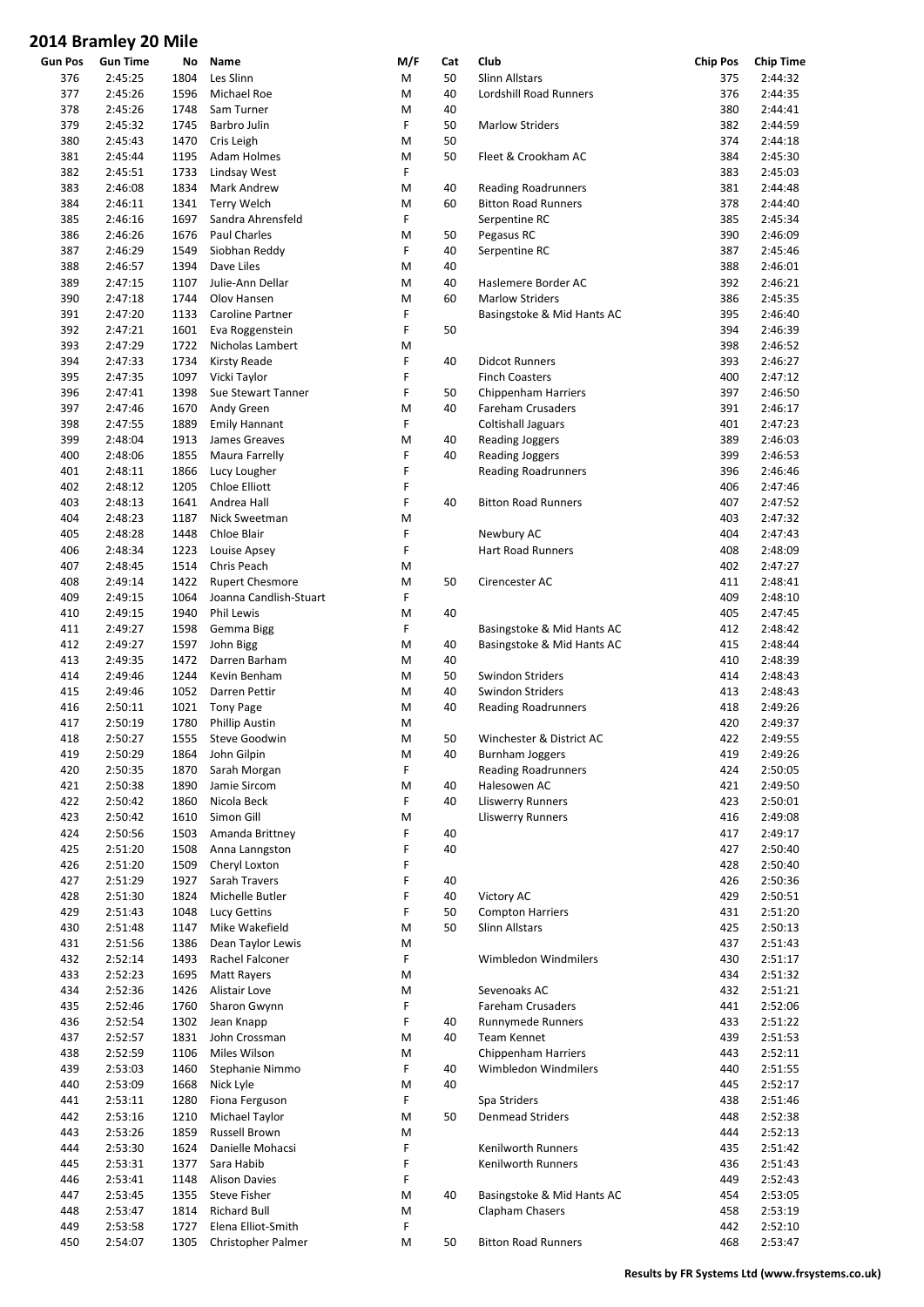| <b>Gun Pos</b> | <b>Gun Time</b> | No   | Name                    | M/F | Cat | Club                        | <b>Chip Pos</b> | <b>Chip Time</b> |
|----------------|-----------------|------|-------------------------|-----|-----|-----------------------------|-----------------|------------------|
| 451            | 2:54:08         | 1124 | Danielle Butler         | F   |     |                             | 456             | 2:53:17          |
| 452            | 2:54:08         | 1272 | Lizzie Godfrey          | F   |     |                             | 457             | 2:53:17          |
| 453            | 2:54:14         | 1088 | John Mcelroy            | M   | 50  | Chineham Park Running Club  | 446             | 2:52:28          |
| 454            | 2:54:14         | 1387 | <b>Greg Sudell</b>      | М   |     |                             | 466             | 2:53:42          |
| 455            | 2:54:14         | 1253 | Nicola McGlennon        | F   |     | Serpentine RC               | 459             | 2:53:25          |
|                |                 |      |                         |     |     |                             |                 |                  |
| 456            | 2:54:17         | 1637 | Kevin Winchcombe        | M   | 40  | Isle of Wight Road Runners  | 450             | 2:52:46          |
| 457            | 2:54:21         | 1094 | Emma Pearson            | F   | 40  |                             | 455             | 2:53:15          |
| 458            | 2:54:22         | 1728 | Patrick Hole            | М   |     |                             | 447             | 2:52:33          |
| 459            | 2:54:28         | 1434 | Ian Trussler            | M   | 50  | Chippenham Harriers         | 452             | 2:52:50          |
| 460            | 2:54:31         | 1809 | Nasar Ibrahim           | M   | 40  |                             | 451             | 2:52:48          |
| 461            | 2:54:32         | 1552 | Lindsay Bamford         | F   | 40  | Farnham Runners             | 460             | 2:53:26          |
| 462            | 2:54:38         | 1768 | Jo Longmuir             | F   | 40  |                             | 464             | 2:53:41          |
|                |                 |      |                         |     |     |                             |                 |                  |
| 463            | 2:54:39         | 1348 | <b>Holly Seear</b>      | F   |     | Datchet Dashers             | 472             | 2:54:04          |
| 464            | 2:54:41         | 1822 | <b>Matthew Harwood</b>  | М   |     |                             | 465             | 2:53:41          |
| 465            | 2:54:48         | 1679 | Jenny Eaton             | F   | 50  | <b>Pruple Patch Runners</b> | 469             | 2:53:47          |
| 466            | 2:54:49         | 1450 | Chris Sutton            | M   | 40  | <b>Pruple Patch Runners</b> | 470             | 2:53:47          |
| 467            | 2:54:56         | 1565 | Michael Davis           | M   | 40  | Slinn Allstars              | 453             | 2:53:02          |
| 468            | 2:54:57         | 1642 | Julian Smith            | M   | 50  | New Forest Runners          | 477             | 2:54:21          |
|                |                 |      |                         | F   |     |                             | 474             | 2:54:07          |
| 469            | 2:55:07         | 1281 | Mary Penfold            |     | 50  | <b>Maidstone Harriers</b>   |                 |                  |
| 470            | 2:55:09         | 1528 | Daniel Welch            | M   |     |                             | 463             | 2:53:38          |
| 471            | 2:55:09         | 1965 | Jenny Valentine         | F   | 40  |                             | 479             | 2:54:30          |
| 472            | 2:55:13         | 1896 | Martin Gould            | M   | 40  | Elmbridge Road Runners      | 473             | 2:54:06          |
| 473            | 2:55:14         | 1903 | Zoe Illingworth         | F   | 40  | <b>Swindon Striders</b>     | 476             | 2:54:14          |
| 474            | 2:55:14         | 1421 | <b>Fliss Berridge</b>   | F   |     | Serpentine RC               | 482             | 2:54:49          |
| 475            | 2:55:20         | 1150 | Nikki Savings           | F   |     | Chineham Park Running Club  | 475             | 2:54:14          |
|                |                 |      |                         |     |     |                             |                 |                  |
| 476            | 2:55:26         | 1101 | Alex Ralton             | М   | 40  | Chippenham Harriers         | 467             | 2:53:46          |
| 477            | 2:55:27         | 1712 | Nikolas Pearmine        | M   |     |                             | 478             | 2:54:30          |
| 478            | 2:55:27         | 1551 | Samantha Hargreaves     | F   |     | City of Salisbury ARC       | 484             | 2:54:57          |
| 479            | 2:55:30         | 1537 | Karen Bean              | F   |     |                             | 480             | 2:54:39          |
| 480            | 2:55:31         | 1497 | John Stone              | M   | 60  | Serpentine RC               | 461             | 2:53:37          |
| 481            | 2:55:41         | 1653 | Mark Manley             | M   | 40  |                             | 462             | 2:53:38          |
|                |                 |      |                         |     | 40  |                             | 487             | 2:55:15          |
| 482            | 2:56:01         | 1062 | Stephen Savory          | M   |     | <b>Slinn Allstars</b>       |                 |                  |
| 483            | 2:56:02         | 1033 | Simon Peralta           | M   |     | <b>Reading Joggers</b>      | 471             | 2:54:00          |
| 484            | 2:56:05         | 1111 | Andy Bridge             | M   | 40  | <b>Slinn Allstars</b>       | 489             | 2:55:19          |
| 485            | 2:56:06         | 1616 | Claire Raynor           | F   | 40  |                             | 486             | 2:55:08          |
| 486            | 2:56:16         | 1269 | Sally Dawodu-Talabi     | F   | 50  | Istead & Ifield Harriers    | 483             | 2:54:51          |
| 487            | 2:56:19         | 1769 | Alex Longmuir           | M   | 50  |                             | 491             | 2:55:23          |
| 488            | 2:56:26         | 1819 | Caroline Helder         | F   | 50  | Wimbledon Windmilers        | 488             | 2:55:18          |
|                | 2:56:32         |      |                         | F   |     |                             | 492             | 2:55:26          |
| 489            |                 | 1579 | Ann Bowles              |     | 60  | <b>Marlow Striders</b>      |                 |                  |
| 490            | 2:56:36         | 1203 | <b>Barry Shackleton</b> | M   |     |                             | 485             | 2:55:07          |
| 491            | 2:56:38         | 1830 | <b>Steve Tabraham</b>   | M   |     | Newbury AC                  | 496             | 2:56:07          |
| 492            | 2:56:42         | 1891 | Mike Wingfield          | M   | 50  | Warminster Running Club     | 490             | 2:55:22          |
| 493            | 2:56:51         | 1886 | Jason Burke             | M   | 40  | Chineham Park Running Club  | 481             | 2:54:43          |
| 494            | 2:56:55         | 1627 | Anita Crawley           | F   | 40  | Denmead Striders            | 493             | 2:55:32          |
| 495            | 2:56:59         | 1926 | James Ivery             | M   |     |                             | 495             | 2:55:54          |
| 496            | 2:57:17         | 1645 | Rio Brookes-Gibbs       | F   |     | Romsey Road Runners         | 498             | 2:56:23          |
|                |                 |      |                         |     |     |                             |                 |                  |
| 497            | 2:57:30         | 1827 | Leslie Macleod-Miller   | М   | 50  |                             | 494             | 2:55:36          |
| 498            | 2:57:46         | 1477 | Martin Shaw             | M   |     | <b>Denmead Striders</b>     | 504             | 2:57:09          |
| 499            | 2:57:54         | 1548 | Alison Lenaghan         | F   |     | Cove Joggers                | 502             | 2:56:52          |
| 500            | 2:57:59         | 1328 | Bruce Jackson           | М   | 40  |                             | 509             | 2:57:20          |
| 501            | 2:58:10         | 1631 | Alan Cowan              | M   | 50  | Istead & Ifield Harriers    | 497             | 2:56:23          |
| 502            | 2:58:11         | 1340 | Oliver Hams             | M   |     |                             | 501             | 2:56:50          |
| 503            | 2:58:12         | 1178 | Kylie Morsley           | F   |     |                             | 510             | 2:57:24          |
|                |                 |      |                         |     |     |                             |                 |                  |
| 504            | 2:58:16         | 1225 | <b>Claire Davis</b>     | F   | 40  | Slinn Allstars              | 505             | 2:57:13          |
| 505            | 2:58:16         | 1218 | Jo Young                | F   |     | <b>Slinn Allstars</b>       | 506             | 2:57:13          |
| 506            | 2:58:22         | 1651 | Kim Warner              | M   | 50  | Woking AC                   | 500             | 2:56:49          |
| 507            | 2:58:38         | 1312 | <b>Tracey Davidson</b>  | F   | 40  | Fleet & Crookham AC         | 507             | 2:57:19          |
| 508            | 2:58:38         | 1278 | <b>Christine Scally</b> | F   | 40  |                             | 508             | 2:57:20          |
| 509            | 2:58:42         | 1038 | Addil Ghafar            | М   |     | Slinn Allstars              | 503             | 2:57:08          |
| 510            | 2:58:45         | 1481 | Stephen Jones           | M   | 40  | Runnymede Runners           | 499             | 2:56:35          |
|                |                 |      |                         |     |     |                             |                 |                  |
| 511            | 2:58:50         | 1185 | <b>Stuart Maddock</b>   | M   |     | <b>Ealing Eagles</b>        | 517             | 2:58:16          |
| 512            | 2:58:57         | 1192 | Emma White              | F   |     |                             | 511             | 2:57:53          |
| 513            | 2:59:00         | 1848 | Vanda Cox               | F   | 50  | Thames Hare & Hounds        | 515             | 2:58:06          |
| 514            | 2:59:06         | 1099 | <b>Tony Hughes</b>      | М   | 50  | Northbrook AC               | 512             | 2:57:54          |
| 515            | 2:59:13         | 1763 | Rosemary Adlard         | F   |     | City of Salisbury ARC       | 513             | 2:57:54          |
| 516            | 2:59:14         | 1538 | Adrian Poolton          | М   | 40  |                             | 525             | 2:58:31          |
| 517            | 2:59:19         | 1541 | Calum Drummond          | М   |     |                             | 514             | 2:58:01          |
|                |                 |      |                         |     |     | <b>Swindon Striders</b>     | 516             | 2:58:15          |
| 518            | 2:59:23         | 1933 | Stephen Turtle          | М   | 40  |                             |                 |                  |
| 519            | 2:59:26         | 1154 | Sarah Reid              | F   | 40  | Winchester & District AC    | 521             | 2:58:24          |
| 520            | 2:59:30         | 1414 | Tamara Lopez            | F   |     |                             | 518             | 2:58:16          |
| 521            | 2:59:37         | 1759 | Matt Jeffery            | М   |     |                             | 527             | 2:58:37          |
| 522            | 2:59:38         | 1335 | Chris Laker             | M   |     | Slinn Allstars              | 522             | 2:58:27          |
| 523            | 2:59:40         | 1045 | David Gould             | M   | 50  | <b>Hardley Runners</b>      | 528             | 2:58:45          |
| 524            | 2:59:40         | 1638 | <b>Juliet Charles</b>   | F   |     | West 4 Harriers             | 526             | 2:58:34          |
| 525            | 2:59:49         | 1790 | <b>Judy Fitton</b>      | F   | 40  | Runnymede Runners           | 530             | 2:59:01          |
|                |                 |      |                         |     |     |                             |                 |                  |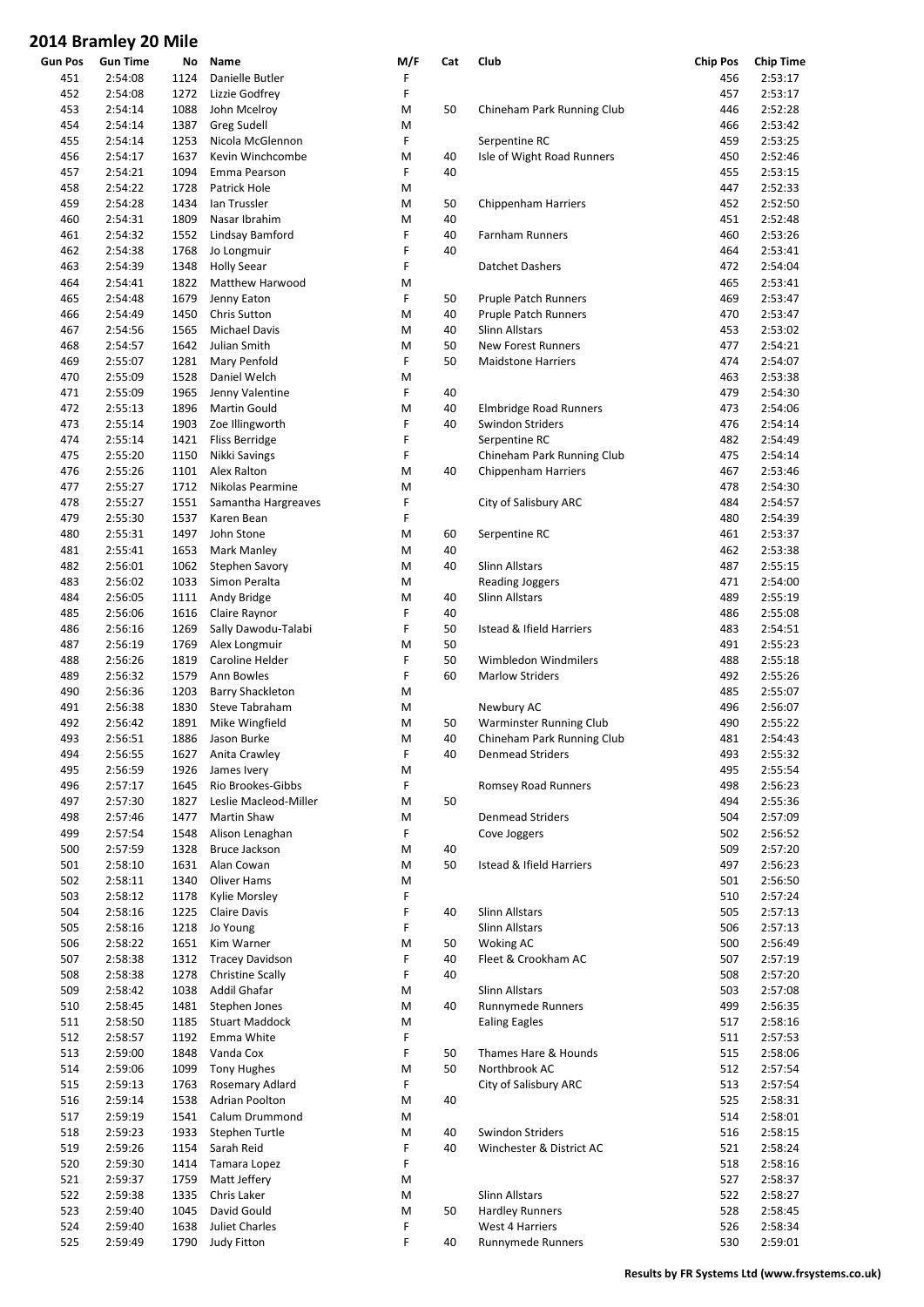| Gun Pos | <b>Gun Time</b> | No   | Name                    | M/F | Cat | Club                           | <b>Chip Pos</b> | <b>Chip Time</b> |
|---------|-----------------|------|-------------------------|-----|-----|--------------------------------|-----------------|------------------|
| 526     | 2:59:56         | 1056 | Jessica Page            | F   |     | Farnham Runners                | 524             | 2:58:29          |
| 527     | 2:59:57         | 1872 | Alistair Wilson         | M   |     | <b>Farnham Runners</b>         | 523             | 2:58:29          |
| 528     | 2:59:59         | 1138 | Nik Bryan               | M   | 40  | Portsmouth Joggers             | 519             | 2:58:17          |
| 529     | 3:00:14         | 1146 | Ray Gartland            | M   | 50  | Basingstoke & Mid Hants AC     | 520             | 2:58:24          |
| 530     | 3:00:18         | 1207 | Paul Fielding           | M   | 50  | Basingstoke & Mid Hants AC     | 533             | 2:59:20          |
|         |                 |      |                         |     |     |                                |                 |                  |
| 531     | 3:00:24         | 1806 | Karen Malone            | F   | 40  |                                | 529             | 2:58:50          |
| 532     | 3:00:31         | 1566 | Patricia Moody          | F   | 40  | Serpentine RC                  | 531             | 2:59:18          |
| 533     | 3:00:34         | 1925 | Natasha Westbrook       | F   |     |                                | 535             | 2:59:29          |
| 534     | 3:00:40         | 1415 | Ewen Lewis              | M   |     | <b>Slinn Allstars</b>          | 536             | 2:59:32          |
| 535     | 3:00:42         | 1175 | Alison Richardson       | F   | 40  | Farnham Tri                    | 539             | 2:59:54          |
| 536     | 3:00:43         | 1119 | Gemma Stobie            | F   |     |                                | 532             | 2:59:19          |
| 537     |                 | 1764 |                         |     |     |                                | 540             | 3:00:11          |
|         | 3:00:50         |      | Graham Bowpitt          | M   | 40  | <b>Denmead Striders</b>        |                 |                  |
| 538     | 3:00:51         | 1233 | Kevan Wilkinson         | M   | 50  | Serpentine RC                  | 534             | 2:59:24          |
| 539     | 3:00:54         | 1041 | Lee Hinton              | M   | 40  | <b>Reading Roadrunners</b>     | 537             | 2:59:42          |
| 540     | 3:00:54         | 1578 | Catherine Leather       | F   | 40  | <b>Reading Roadrunners</b>     | 538             | 2:59:42          |
| 541     | 3:01:07         | 1753 | Shirley Dyson-Laurie    | F   | 60  | Winchester & District AC       | 542             | 3:00:28          |
| 542     | 3:01:24         | 1429 | Kris Asnong             | M   | 40  |                                | 545             | 3:00:37          |
| 543     | 3:01:25         | 1264 | Sharon Milton           | F   | 40  | <b>Reading Joggers</b>         | 541             | 3:00:12          |
|         |                 |      |                         |     |     |                                |                 |                  |
| 544     | 3:01:34         | 1050 | Isabella Paton          | F   | 40  | <b>Hart Road Runners</b>       | 543             | 3:00:34          |
| 545     | 3:01:34         | 1053 | <b>Catherine Moores</b> | F   | 40  |                                | 544             | 3:00:34          |
| 546     | 3:01:50         | 1184 | Robin Jeffery           | M   |     | Calne Smart                    | 555             | 3:01:16          |
| 547     | 3:01:51         | 1847 | Amy Sinfield            | F   |     | <b>Sherfield Park Runners</b>  | 551             | 3:01:08          |
| 548     | 3:01:57         | 1730 | Ruth Colgan             | F   | 50  | West 4 Harriers                | 546             | 3:00:48          |
| 549     | 3:01:58         | 1761 | Pablo Salazar           | M   | 40  |                                | 549             | 3:01:05          |
|         |                 |      |                         | F   |     |                                |                 |                  |
| 550     | 3:02:03         | 1285 | <b>Anne Davies</b>      |     | 50  | Wimbledon Windmilers           | 550             | 3:01:06          |
| 551     | 3:02:18         | 1206 | Agnieszka Pudlicka      | F   |     | <b>Reading Roadrunners</b>     | 548             | 3:01:03          |
| 552     | 3:02:27         | 1511 | <b>Colin Price</b>      | M   | 50  | Team Kennet                    | 553             | 3:01:10          |
| 553     | 3:02:30         | 1436 | Emma Filmer             | F   |     | Chineham Park Running Club     | 554             | 3:01:11          |
| 554     | 3:02:35         | 1765 | <b>Barry Chisholm</b>   | M   | 50  | Shaftesbury Barnet Harriers AC | 560             | 3:02:10          |
| 555     | 3:02:43         | 1447 | Rebecca Reeves          | F   |     |                                | 556             | 3:01:27          |
|         |                 |      |                         | F   |     |                                |                 |                  |
| 556     | 3:02:43         | 1468 | Ema Fairhurst           |     |     |                                | 557             | 3:01:27          |
| 557     | 3:02:51         | 1228 | Lisa Hawley             | F   | 40  |                                | 558             | 3:01:47          |
| 558     | 3:02:53         | 1785 | Gary Brampton           | M   | 50  | <b>Reading Roadrunners</b>     | 547             | 3:00:54          |
| 559     | 3:02:59         | 1237 | Kate Maslin             | F   |     | Hedge End Running Club         | 562             | 3:02:14          |
| 560     | 3:03:09         | 1196 | Peter Britton           | M   | 50  |                                | 552             | 3:01:09          |
| 561     | 3:03:19         | 1438 | <b>Greg Filmer</b>      | M   |     | Newbury Runners                | 559             | 3:02:00          |
| 562     | 3:03:26         | 1626 | <b>Andrew Dickens</b>   | M   | 40  | <b>Clapham Pioneers</b>        | 561             | 3:02:14          |
|         |                 |      |                         |     |     |                                |                 |                  |
| 563     | 3:03:47         | 1209 | Catherine Daly          | F   |     |                                | 564             | 3:03:06          |
| 564     | 3:04:13         | 1080 | Stephanie Muzzall       | F   |     | Wimbledon Windmilers           | 563             | 3:03:03          |
| 565     | 3:04:32         | 1011 | Simon Davis             | M   | 40  | <b>Reading Roadrunners</b>     | 575             | 3:04:02          |
| 566     | 3:04:52         | 1134 | David Kindred           | M   | 50  | uknetrunner.co.uk              | 569             | 3:03:41          |
| 567     | 3:04:57         | 1704 | Karen Grinsted          | F   |     | <b>Tadley Runners</b>          | 565             | 3:03:30          |
| 568     | 3:04:58         | 1705 | Mike Grinsted           | M   | 40  | <b>Tadley Runners</b>          | 566             | 3:03:31          |
| 569     | 3:05:01         | 1321 | Chris Hume              | M   | 60  | <b>Westbury Harriers</b>       | 572             | 3:03:56          |
|         |                 |      |                         |     |     |                                |                 | 3:03:37          |
| 570     | 3:05:03         | 1074 | lan George              | M   | 40  | Farnham Runners                | 568             |                  |
| 571     | 3:05:20         | 1880 | Jon Cooney              | M   |     |                                | 567             | 3:03:33          |
| 572     | 3:05:21         | 1563 | Julie Swainston         | F   | 40  | <b>Hardley Runners</b>         | 577             | 3:04:21          |
| 573     | 3:05:27         | 1615 | Peter Cavaciuti         | M   | 50  | Serpentine RC                  | 570             | 3:03:51          |
| 574     | 3:05:32         | 1029 | Mark Kuspisz            | M   | 40  |                                | 571             | 3:03:54          |
| 575     | 3:05:38         | 1141 | Dave Westerman          | M   | 40  | Langport Runners               | 573             | 3:03:58          |
| 576     | 3:05:38         | 1547 | Martin Jeffery          | Μ   | 40  |                                | 574             | 3:03:59          |
|         |                 |      |                         |     |     |                                |                 |                  |
| 577     | 3:05:52         | 1881 | Mark Parkin             | M   | 50  | Eastleigh Running Club         | 576             | 3:04:18          |
| 578     | 3:05:59         | 1014 | Sarah Pachonick         | F   | 40  | <b>Reading Roadrunners</b>     | 579             | 3:04:50          |
| 579     | 3:06:12         | 1364 | Rebecca Martin          | F   |     | Farnham Runners                | 578             | 3:04:44          |
| 580     | 3:06:15         | 1117 | <b>Bruce Chessell</b>   | M   | 40  | Wimbledon Windmilers           | 580             | 3:05:14          |
| 581     | 3:06:15         | 1015 | Annie Tosh              | F   | 40  | Wimbledon Windmilers           | 581             | 3:05:15          |
| 582     | 3:06:18         | 1140 | Alison Inwood           | F   |     |                                | 583             | 3:05:23          |
| 583     | 3:06:38         | 1841 |                         | F   |     | Yeovil RRC                     | 584             | 3:05:35          |
|         |                 |      | Amy Hillier             |     |     |                                |                 |                  |
| 584     | 3:06:55         | 1486 | <b>Richard Boese</b>    | M   | 40  | Sandhurst Joggers              | 586             | 3:05:53          |
| 585     | 3:07:09         | 1012 | Jim Osman               | Μ   | 40  | Highworth RC                   | 589             | 3:06:28          |
| 586     | 3:07:18         | 1823 | Mark Hay                | M   | 50  | Victory AC                     | 587             | 3:06:24          |
| 587     | 3:07:30         | 1082 | Mike Gush               | M   | 60  |                                | 588             | 3:06:28          |
| 588     | 3:07:36         | 1800 | Christina Victor        | F   | 60  |                                | 582             | 3:05:23          |
| 589     | 3:07:47         | 1459 | Mark Puddephatt         | M   | 40  |                                | 585             | 3:05:52          |
| 590     | 3:08:05         |      |                         |     | 50  | <b>Tadley Runners</b>          | 591             | 3:06:54          |
|         |                 | 1241 | Stephen Mcavoy          | M   |     |                                |                 |                  |
| 591     | 3:08:23         | 1136 | Carol Wadeson           | F   | 40  | Basingstoke & Mid Hants AC     | 590             | 3:06:37          |
| 592     | 3:08:38         | 1246 | Jacqui Fry              | F   | 40  | 26.2 RRC                       | 593             | 3:07:22          |
| 593     | 3:08:40         | 1526 | Ricky Head              | M   |     |                                | 592             | 3:07:14          |
| 594     | 3:08:57         | 1774 | <b>Grant Philbrick</b>  | M   | 40  | Wight Tri                      | 594             | 3:07:25          |
| 595     | 3:09:08         | 1423 | Liza Darroch            | F   | 60  | Cirencester AC                 | 599             | 3:08:31          |
| 596     | 3:09:08         | 1778 | Julie Shand             | F   | 40  | <b>Didcot Runners</b>          | 596             | 3:08:00          |
| 597     | 3:09:09         | 1427 | Martin Croucher         | M   |     | Cirencester AC                 | 600             | 3:08:32          |
|         |                 |      |                         |     |     |                                |                 |                  |
| 598     | 3:09:09         | 1649 | Louise Henderson        | F   |     |                                | 595             | 3:07:59          |
| 599     | 3:09:10         | 1186 | Janet Conneely          | F   | 60  |                                | 598             | 3:08:26          |
| 600     | 3:09:47         | 1212 | Susanne Wood            | F   |     |                                | 601             | 3:08:36          |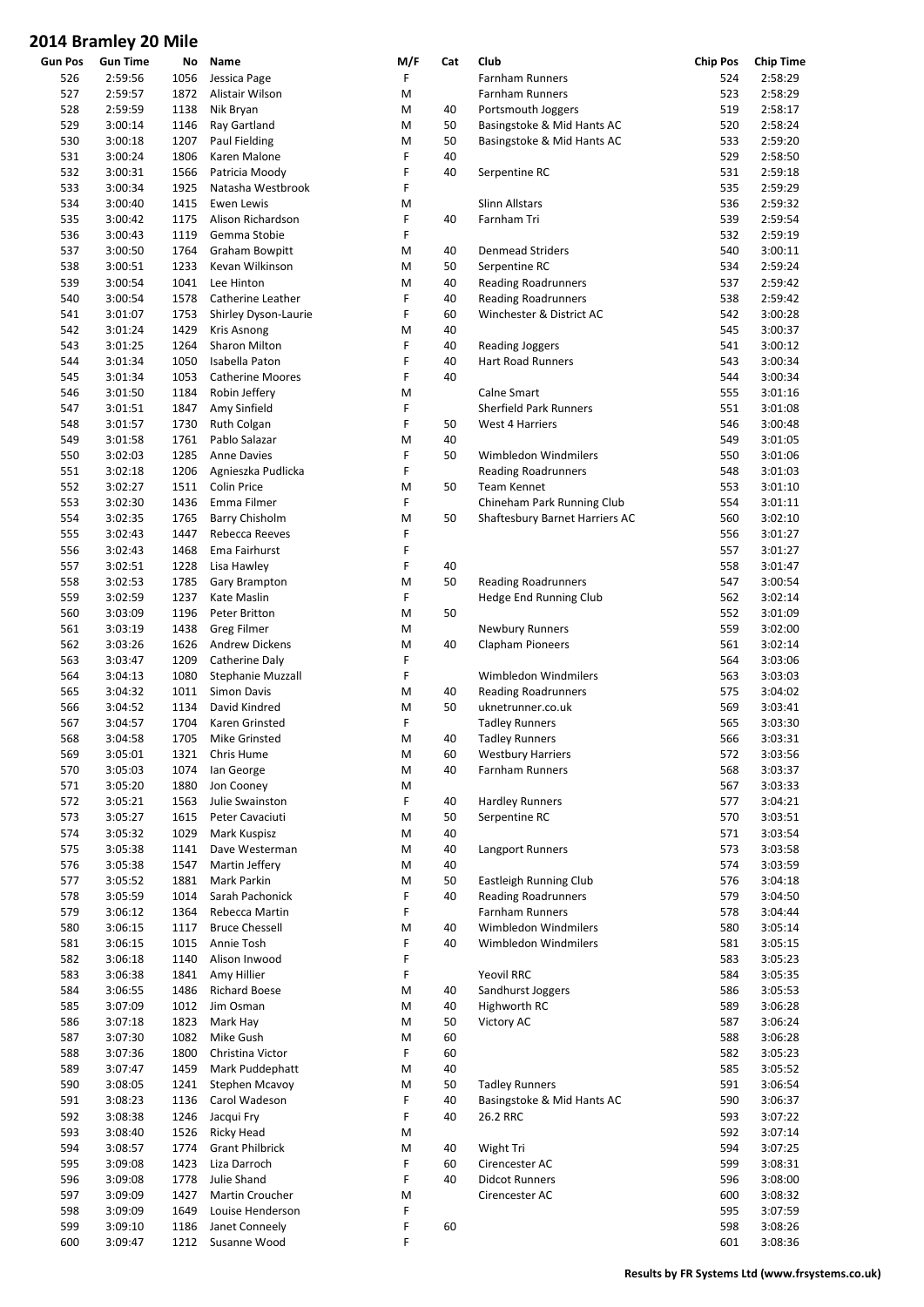| Gun Pos | <b>Gun Time</b> | No   | Name                    | M/F | Cat | Club                             | <b>Chip Pos</b> | <b>Chip Time</b> |
|---------|-----------------|------|-------------------------|-----|-----|----------------------------------|-----------------|------------------|
| 601     | 3:09:51         | 1077 | Gary Maxwell            | M   | 40  |                                  | 597             | 3:08:14          |
| 602     | 3:09:52         | 1488 | Frank Lamerton          | M   | 60  | Avon Valley Runners              | 603             | 3:08:56          |
| 603     | 3:10:02         | 1100 | Anne Hughes             | F   | 50  | Northbrook AC                    | 602             | 3:08:49          |
| 604     | 3:10:19         | 1024 | Lucy Clarke             | F   |     |                                  | 607             | 3:09:04          |
| 605     | 3:10:21         | 1282 | <b>Tim Mallett</b>      | M   |     |                                  | 606             | 3:09:03          |
|         | 3:10:29         |      |                         |     |     |                                  | 605             | 3:09:03          |
| 606     |                 | 1068 | Claire Seymour          | F   |     | <b>Reading Roadrunners</b>       |                 |                  |
| 607     | 3:10:38         | 1288 | <b>Nick Davies</b>      | M   | 50  | Lliswerry Runners                | 604             | 3:09:01          |
| 608     | 3:10:40         | 1591 | Polly Marshall          | F   |     | <b>Hardley Runners</b>           | 608             | 3:09:41          |
| 609     | 3:11:21         | 1252 | Jane Mezzullo           | F   | 40  | Farnham Runners                  | 609             | 3:09:53          |
| 610     | 3:11:22         | 1534 | Liz Sheppard            | F   |     | Swindon Striders                 | 610             | 3:10:01          |
| 611     | 3:11:55         | 1553 | Rod Payne               | M   | 50  | <b>Teignbridge Trotters</b>      | 613             | 3:11:10          |
|         |                 |      |                         | F   |     |                                  | 612             |                  |
| 612     | 3:11:55         | 1554 | Lucy Payne              |     | 60  | <b>Teignbridge Trotters</b>      |                 | 3:11:10          |
| 613     | 3:12:47         | 1445 | David Walker            | M   | 40  | Chippenham Harriers              | 611             | 3:11:09          |
| 614     | 3:12:47         | 1604 | Claire Ponsford         | F   |     | <b>Handy Cross Runners</b>       | 619             | 3:12:11          |
| 615     | 3:12:52         | 1693 | Liz Morton              | F   |     |                                  | 617             | 3:12:08          |
| 616     | 3:12:52         | 1694 | Ed Morton               | M   |     |                                  | 618             | 3:12:09          |
| 617     | 3:13:05         | 1655 | Jake Hart               | M   |     |                                  | 616             | 3:11:42          |
|         |                 |      |                         |     |     |                                  |                 |                  |
| 618     | 3:13:13         | 1016 | Liz Laird               | F   | 40  | Chippenham Harriers              | 614             | 3:11:36          |
| 619     | 3:13:28         | 1836 | Mark Whitelaw           | M   | 40  |                                  | 615             | 3:11:42          |
| 620     | 3:14:03         | 1443 | Claire Sliwerski        | F   |     | London Heathside                 | 620             | 3:12:48          |
| 621     | 3:14:17         | 1737 | Rachel Pollard          | F   | 40  |                                  | 621             | 3:13:12          |
| 622     | 3:14:37         | 1713 | Melissa Dudek           | F   |     |                                  | 622             | 3:13:25          |
| 623     | 3:14:44         | 1215 | Hannah Hare             | F   |     | <b>Slinn Allstars</b>            | 623             | 3:13:37          |
|         |                 |      |                         |     |     |                                  |                 |                  |
| 624     | 3:14:55         | 1172 | Gavin Hook              | M   | 40  | Farnham Tri                      | 624             | 3:13:46          |
| 625     | 3:15:15         | 1197 | George Howarth          | M   | 50  | <b>Stubbington Green Runners</b> | 625             | 3:14:05          |
| 626     | 3:15:18         | 1464 | Karen Hodkin            | F   | 40  | Chineham Park Running Club       | 626             | 3:14:11          |
| 627     | 3:15:18         | 1496 | Katy Smith              | F   |     | Chineham Park Running Club       | 627             | 3:14:11          |
| 628     | 3:15:48         | 1721 | Julie Ray               | F   | 40  | Isle of Wight Road Runners       | 629             | 3:14:17          |
|         |                 |      |                         |     |     |                                  |                 |                  |
| 629     | 3:16:04         | 1121 | Tom Harrison            | М   | 60  | <b>Reading Roadrunners</b>       | 628             | 3:14:13          |
| 630     | 3:16:23         | 1767 | Peter Wilson            | M   | 40  | Malvern Joggers                  | 630             | 3:14:56          |
| 631     | 3:16:27         | 1078 | Karl Akinlami           | M   |     |                                  | 632             | 3:15:25          |
| 632     | 3:16:56         | 1323 | Nelesh Kotecha          | M   |     | <b>Reading Roadrunners</b>       | 631             | 3:15:04          |
| 633     | 3:17:18         | 1310 | Ray Cook                | M   | 50  |                                  | 633             | 3:15:30          |
| 634     | 3:17:37         | 1109 | Brian Feldman           | M   | 60  | Hillingdon AC                    | 634             | 3:16:09          |
|         |                 |      |                         |     |     |                                  |                 |                  |
| 635     | 3:17:50         | 1250 | Brian Duggan            | M   | 40  | Chineham Park Running Club       | 635             | 3:16:31          |
| 636     | 3:18:09         | 1779 | Hakeem Okoye            | M   |     |                                  | 636             | 3:17:24          |
| 637     | 3:18:59         | 1267 | David Wood              | M   |     |                                  | 640             | 3:17:59          |
| 638     | 3:19:05         | 1580 | Joanna Ridley           | F   | 40  | Swindon Striders                 | 641             | 3:18:05          |
| 639     | 3:19:06         | 1585 | Cathy Temple            | F   |     |                                  | 637             | 3:17:41          |
| 640     | 3:19:08         | 1122 | <b>Heather Allen</b>    | F   | 60  | <b>Hart Road Runners</b>         | 644             | 3:18:29          |
|         |                 |      |                         |     |     |                                  |                 |                  |
| 641     | 3:19:09         | 1385 | <b>Adrian Bumpus</b>    | М   | 50  |                                  | 638             | 3:17:48          |
| 642     | 3:19:15         | 1772 | Roz Cox                 | F   | 40  | Spa Striders                     | 639             | 3:17:50          |
| 643     | 3:19:20         | 1789 | Eileen Naughton         | F   |     | <b>Didcot Runners</b>            | 642             | 3:18:14          |
| 644     | 3:19:21         |      | 1268 Jon Harrigan       | M   |     | <b>Didcot Runners</b>            | 643             | 3:18:20          |
| 645     | 3:20:48         | 1569 | <b>Yvonne Olney</b>     | F   | 50  | Datchet Dashers                  | 646             | 3:19:33          |
|         |                 |      | Sunita Dawett           | F   | 50  |                                  |                 |                  |
| 646     | 3:20:48         | 1449 |                         |     |     |                                  | 647             | 3:19:33          |
| 647     | 3:21:14         | 1118 | <b>Ben Griffiths</b>    | M   |     |                                  | 649             | 3:20:04          |
| 648     | 3:21:22         | 1582 | Christopher Evans       | M   | 40  |                                  | 645             | 3:19:25          |
| 649     | 3:21:34         | 1571 | Rachel Fargher          | F   |     |                                  | 648             | 3:20:04          |
| 650     | 3:21:35         | 1424 | Malc Smith              | M   | 50  | <b>Almost Athletes</b>           | 650             | 3:20:04          |
| 651     | 3:21:39         | 1617 | Natasha Skidmore        | F   |     |                                  | 652             | 3:20:16          |
|         |                 |      |                         | F   |     |                                  |                 |                  |
| 652     | 3:21:49         | 1817 | Teri Pragnell           |     | 40  | Lordshill Road Runners           | 651             | 3:20:12          |
| 653     | 3:21:55         | 1191 | Jo Thrussell            | F   | 40  |                                  | 653             | 3:20:43          |
| 654     | 3:21:55         | 1336 | Jon Wright              | Μ   |     |                                  | 654             | 3:20:43          |
| 655     | 3:23:11         | 1739 | Alethia Reid            | F   |     | <b>Slinn Allstars</b>            | 655             | 3:21:12          |
| 656     | 3:23:35         | 1895 | Luana Cox               | F   | 40  | <b>Lordshill Road Runners</b>    | 656             | 3:22:07          |
| 657     | 3:24:06         | 1751 | Julie Ashman            | F   | 40  | <b>Stubbington Green Runners</b> | 657             | 3:22:28          |
|         |                 |      |                         |     |     |                                  |                 |                  |
| 658     | 3:24:50         | 1559 | David Hooker            | М   | 60  |                                  | 659             | 3:23:34          |
| 659     | 3:25:04         | 1796 | Jane Adlard             | F   | 40  |                                  | 658             | 3:23:26          |
| 660     | 3:25:11         | 1089 | Graeme Hackland         | M   | 40  | <b>Hook Norton Harriers</b>      | 664             | 3:24:26          |
| 661     | 3:25:20         | 1812 | <b>Adrian Field</b>     | M   | 50  | Winchester & District AC         | 661             | 3:23:59          |
| 662     | 3:25:30         | 1939 | Julian Barry            | Μ   | 40  |                                  | 662             | 3:24:12          |
| 663     | 3:25:38         | 1929 | Gordon Guest            | M   | 40  | Slinn Allstars                   | 660             | 3:23:42          |
|         |                 |      |                         |     |     |                                  |                 |                  |
| 664     | 3:26:27         | 1346 | Andy Mcainsh            | Μ   | 40  |                                  | 663             | 3:24:25          |
| 665     | 3:27:01         | 1039 | <b>Claire Newell</b>    | F   | 50  |                                  | 665             | 3:24:51          |
| 666     | 3:27:16         | 1523 | <b>Russell Prentice</b> | M   |     | <b>Reading Roadrunners</b>       | 666             | 3:25:44          |
| 667     | 3:27:39         | 1608 | Victoria Dick           | F   | 40  | Running 4 Women                  | 667             | 3:25:55          |
| 668     | 3:28:06         | 1287 | Samantha Mills          | F   |     | Slinn Allstars                   | 668             | 3:26:08          |
| 669     | 3:28:25         | 1494 | Sally Collier           | F   | 40  |                                  | 671             | 3:26:46          |
|         |                 |      |                         |     |     |                                  |                 |                  |
| 670     | 3:28:30         | 1297 | Mark Westmore           | М   |     |                                  | 675             | 3:27:19          |
| 671     | 3:28:36         | 1087 | Shelley Gooch-Smith     | F   | 40  | Chineham Park Running Club       | 672             | 3:26:53          |
| 672     | 3:28:36         | 1504 | Louise Garratt          | F   |     | Chineham Park Running Club       | 673             | 3:26:54          |
| 673     | 3:28:36         | 1581 | Andra Evans             | F   | 40  |                                  | 669             | 3:26:40          |
| 674     | 3:28:38         | 1590 | Kevin Prince            | М   | 50  |                                  | 677             | 3:27:36          |
| 675     | 3:28:39         | 1887 | Faye Paine              | F   |     |                                  | 670             | 3:26:43          |
|         |                 |      |                         |     |     |                                  |                 |                  |